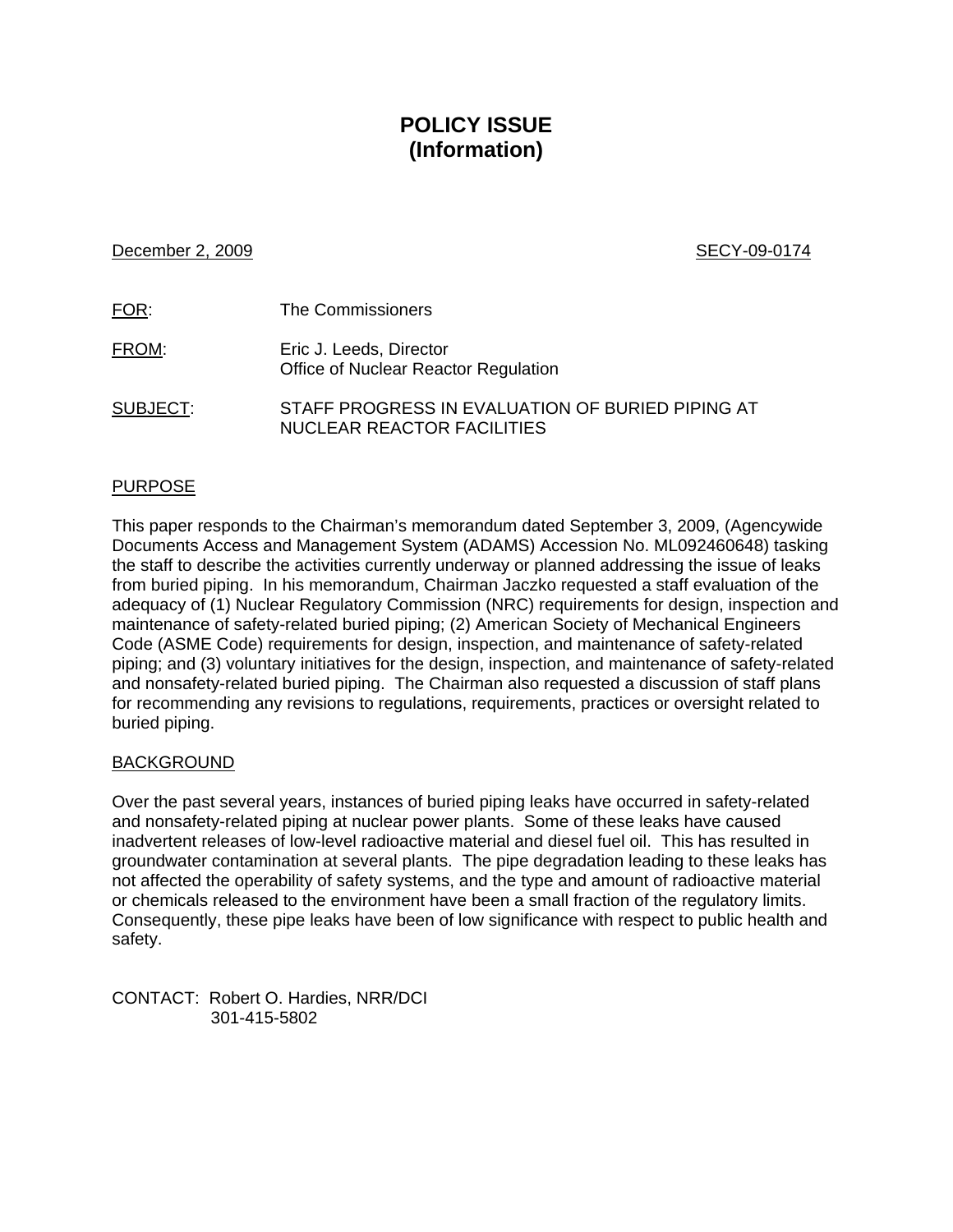The Commissioners  $-2$  -

The NRC staff has evaluated these recent leakage events, root cause evaluations and licensee corrective actions. Based on application of NRC's performance-based and risk-informed Reactor Oversight Process (ROP), these recent events did not constitute performance deficiencies of greater than minor safety significance because the radiological consequences associated with the leaks were very low and because the capability of the piping to perform its safety function was not degraded. Upon application of NRC's Issue Screening and Significance Determination Processes, the staff determined the issues were of minor safety significance.<sup>[1](#page-1-0)</sup> Accordingly, these buried pipe leakage events have not warranted enforcement actions.

In May 2006, the U.S. commercial nuclear power plants adopted the Nuclear Energy Institute (NEI) Groundwater Protection Initiative (GPI) in response to leaks containing radioactive material at several plants. The initiative is described in Attachment 1 to "NEI-07-07 Industry Ground Water Protection Initiative - Final Guidance Document," dated August 2007 (ADAMS Accession No. ML062260198). The initiative, which all plants committed to follow, identifies actions to improve licensee response to inadvertent releases that may result in low but detectible levels of plant-related radioactive materials in subsurface soils and water. The GPI provides the actions licensees are expected to take including the development of written groundwater protection programs, improved stakeholder communications, and program oversight. One objective of the GPI is to detect leaks well before they can challenge regulatory limits for unintended release of radioactive material. The GPI addresses detection and remediation of leaks but is not focused on preventing leaks.

NUREG/CR-6876, "Risk-Informed Assessment of Degraded Buried Piping Systems in Nuclear Power Plants," evaluated corrosion damage on buried pipe and concluded that structural integrity can be maintained even with relatively high levels of general wall thinning. Because corrosion of buried piping typically initiates at local areas of coating damage, the resulting degradation is localized. From a structural integrity perspective, localized corrosion is much less challenging than general wall thinning. Localized degradation of buried piping typically causes small leaks that do not challenge structural integrity. Reports of operating experience are consistent with this observation; there have been no challenges to functionality or structural integrity due to degradation of buried, safety-related piping at nuclear power plants.

# **DISCUSSION**

-

## Review of Current Regulations

The NRC staff reviewed applicable regulations governing buried, safety-related piping for operating reactors, renewal of licenses, and new reactor licenses. For all nuclear power plants, the regulations in Title 10 of the *Code of Federal Regulations* (10 CFR) Part 50, Appendix A, "General Design Criteria," or similar requirements imposed during plant licensing for pre-10 CFR Part 50 Appendix A facilities, and 10 CFR 50.55a, "Codes and Standards," provide design requirements for safety-related components, including some buried piping. In addition, 10 CFR 50.55a provides requirements for examining and testing buried, safety-related piping.

<span id="page-1-0"></span> $1$  Note that leakage at Braidwood Station in 2005, described in NRC Information Notice 2006-13, "Ground-water Contamination Due to Undetected Leakage of Radioactive Water" was caused by a leaking vacuum breaker and not by degradation of buried piping; therefore, it was not within the scope of this review.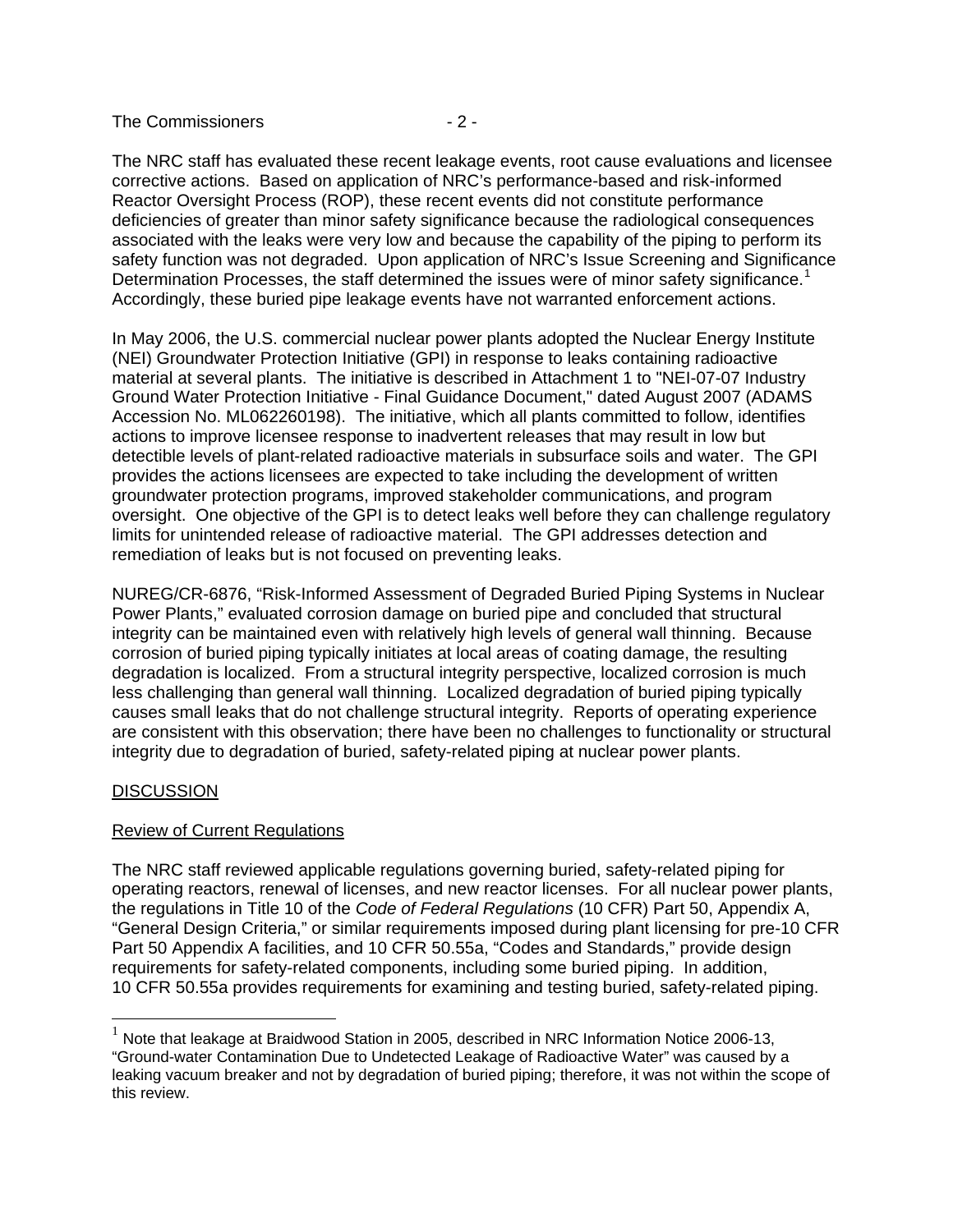#### The Commissioners **- 3 -**

Licensees are required to verify that radioactive effluents, either from pipe leakage or from normal operations, are within NRC regulatory limits and design objectives. The NRC limits for radioactive effluents are contained in 10 CFR 20.1301, "Dose Limits for Individual Members of the Public," and the design objectives are contained in 10 CFR 50 Appendix I, "Numerical Guides for Design Objectives and Limiting Conditions for Operation to Meet the Criterion 'As Low as is Reasonably Achievable' for Radioactive Material in Light-Water-Cooled Nuclear Power Reactor Effluents." These limits and design objectives are incorporated into licensee's technical specifications and Offsite Dose Calculation Manual.

For new plants where license applications are submitted after August 20, 1997, 10 CFR 20.1406 "Minimization of Contamination" requires a description of how the facility's design and procedures for operation will minimize (to the extent practicable) contamination of the facility and environment, facilitate decommissioning, and minimize the generation of radioactive waste.

For plants applying to renew their licenses, 10 CFR Part 54, "Requirements for Renewal of Operating Licenses for Nuclear Power Plants," establishes requirements for managing aging effects of certain systems and components, including buried piping, that are important to safety or whose failure could adversely impact the ability of systems to perform their intended safety function.

With regard to buried piping, the goals of current regulations are to ensure that the piping is able to perform its intended safety function by supplying sufficient fluid flow and to maintain inadvertent releases below licensee's technical specifications or other applicable limits. The staff has determined that current regulations are adequate for these purposes.

## Review of the ASME Code

The staff reviewed applicable portions of the ASME Code. The ASME Code, Section III, "Rules for Construction of Nuclear Facility Components," provides design rules for materials, design, fabrication, installation, examination, testing and overpressure protection to ensure the structural integrity of nuclear piping and components. The ASME Code, Section XI, "Rules for Inservice Inspection of Nuclear Power Plant Components," provides requirements for the examination and testing of buried, safety-related piping. Section XI also provides acceptance criteria, rules for the evaluation of flaws, and repair/replacement rules for piping and components. The ASME Code does not currently address nonsafety-related piping nor does it address leaks that are not structurally significant.

The staff has determined that current ASME Code requirements are adequate for ensuring structural integrity is maintained for buried, safety-related piping such that the piping will be capable of performing its safety function. The staff routinely works with ASME to update the Code to address operational experience or improvements in design or inspection technology and will continue this participation.

#### Inspection

The staff reviewed NRC inspection guidance on licensee activities related to buried piping degradation. Under the ROP, the baseline inspection program allows inspectors to review issues associated with buried piping if they are believed to be risk significant. There is no direct guidance to select a buried piping issue as an inspection sample; however, inspectors can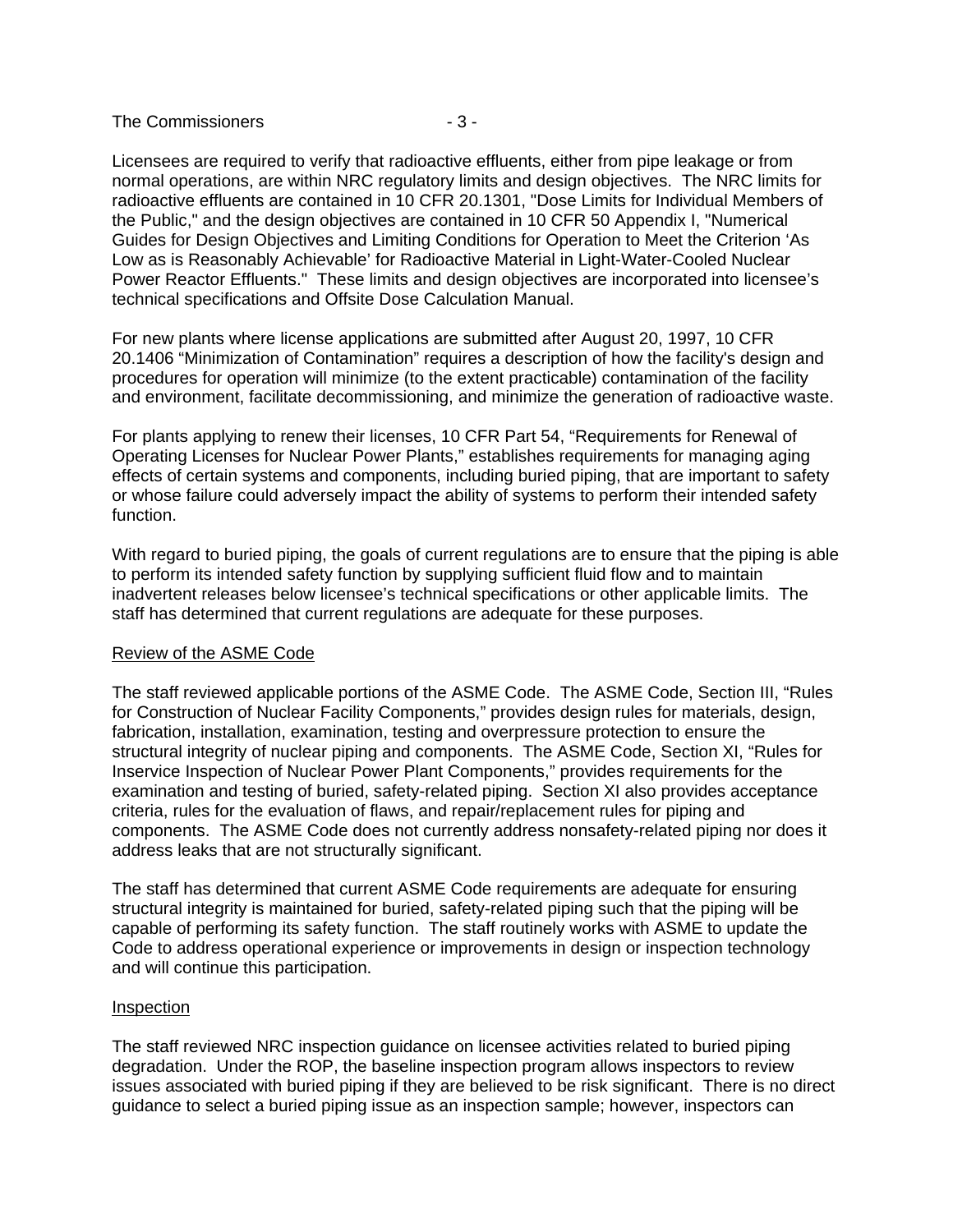#### The Commissioners  $-4-$

review flow tests, inservice inspection activities, condition monitoring, post-maintenance testing, and corrective actions using select inspection procedures. Historically, most buried pipe ROP inspection samples have been selected as a followup to an actual piping failure, known degradation, or problem identified during a review of a condition report. In addition, NRC reviews licensee implementation of the industry Groundwater Protection Initiative.

The staff has determined that the current inspection process is adequate to verify appropriate licensee implementation of current regulations and the GPI. The staff plans to evaluate and revise, as necessary, the ROP to address new industry initiatives for buried pipe.

## Industry Activities

The staff has engaged industry, including at public meetings on August 20, 2009, and October 22, 2009, to gather information on the scope and status of their activities related to buried piping. Specifically, the staff met with representatives from a specific licensee with recent buried piping leakage experience, the Institute of Nuclear Power Operations (INPO), the Electric Power Research Institute (EPRI), and NEI.

INPO conducts performance-based evaluations at each plant about every two years. In 2007 INPO identified buried piping as a focus area and began to assess buried piping degradation management using predictive maintenance criteria.

In December 2008, EPRI published "Recommendations for an Effective Program to Control the Degradation of Buried Pipe," to provide nuclear power plant licensees with guidance on implementing preventive maintenance programs to detect and mitigate degradation in piping systems before leakage occurs. The industry has recently begun to implement this guidance.

By letter dated November 20, 2009 (ADAMS Accession No. ML093350032), NEI indicated that the nuclear industry's chief nuclear officers voted to approve a proposed "Buried Piping Integrity Initiative." The stated goal of the initiative is to "provide reasonable assurance of structural and leakage integrity of all buried piping with special emphasis on piping that contains radioactive materials." Objectives include proactive assessment and management of the condition of buried piping systems and technology development to improve upon available techniques for inspecting and analyzing underground piping. The staff plans to meet with the industry to further understand this initiative and assess licensee implementation.

## **Conclusions**

Based on the staff's review of operating experience related to buried piping degradation, current regulations and ASME Code requirements have been effective in ensuring that the structural integrity and functionality of buried, safety-related piping are maintained. Current regulations have also been effective in ensuring unintended releases of hazardous material to the environment from leaks in buried piping remain below regulatory limits. Therefore, the staff has no current plans to recommend regulatory changes to address degradation of buried piping.

The industry has recently developed the Buried Piping Integrity Initiative. The staff plans to meet with the industry to further understand this initiative and monitor industry implementation. The staff will also evaluate the need to revise NRC Inspection Procedures to assess licensee implementation of this new initiative.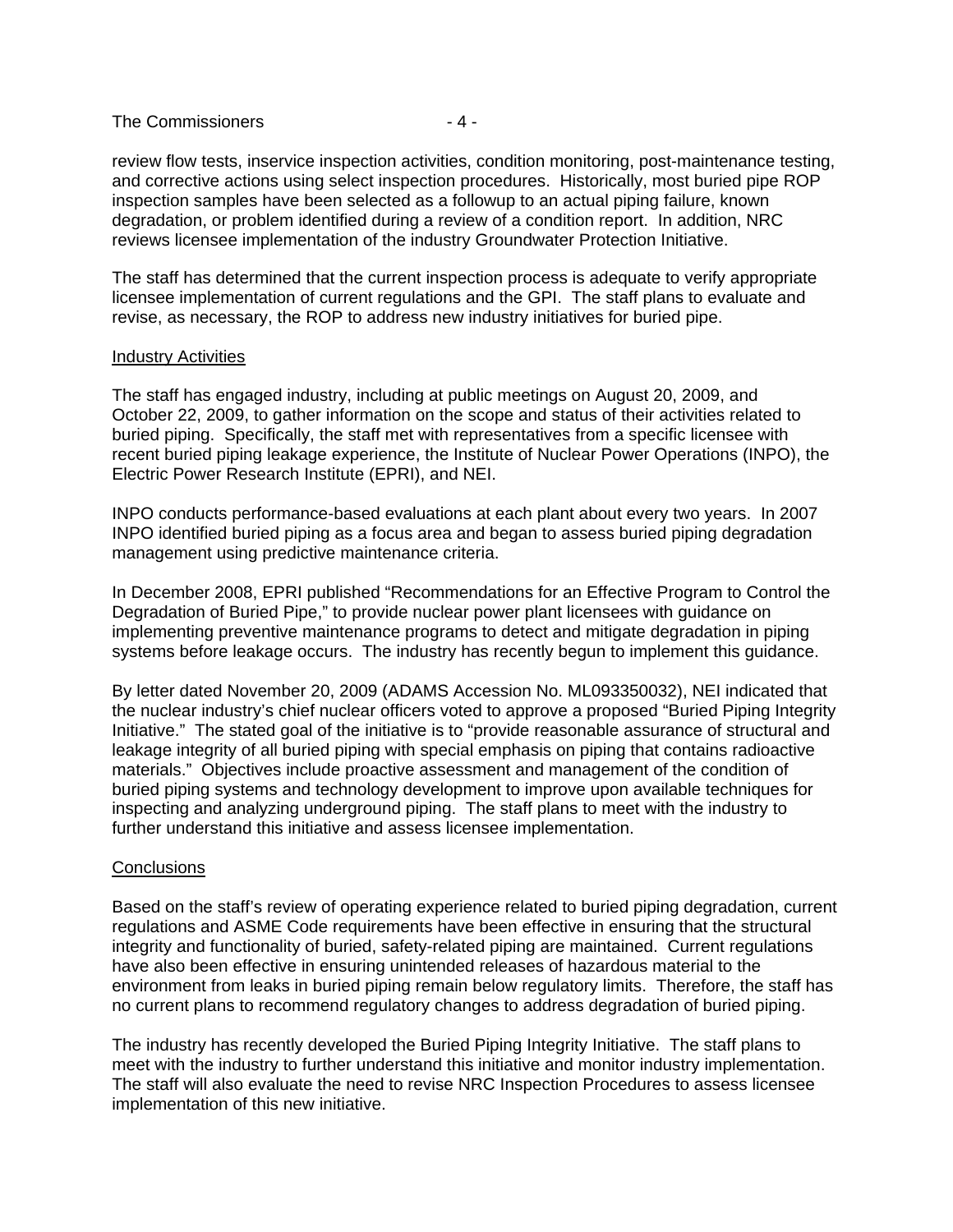The Commissioners  $-5-$ 

The staff will continue to monitor operating experience and assess the need for any further regulatory actions or communications. The enclosure to this paper provides additional detail related to these conclusions.

## **COORDINATION**

The Office of the General Counsel has reviewed this paper and has no legal objection.

#### */RA/*

Eric J. Leeds, Director Office of Nuclear Reactor Regulation

Enclosure: Additional Information Related to Evaluation of Buried Piping Degradation at Nuclear Reactor Facilities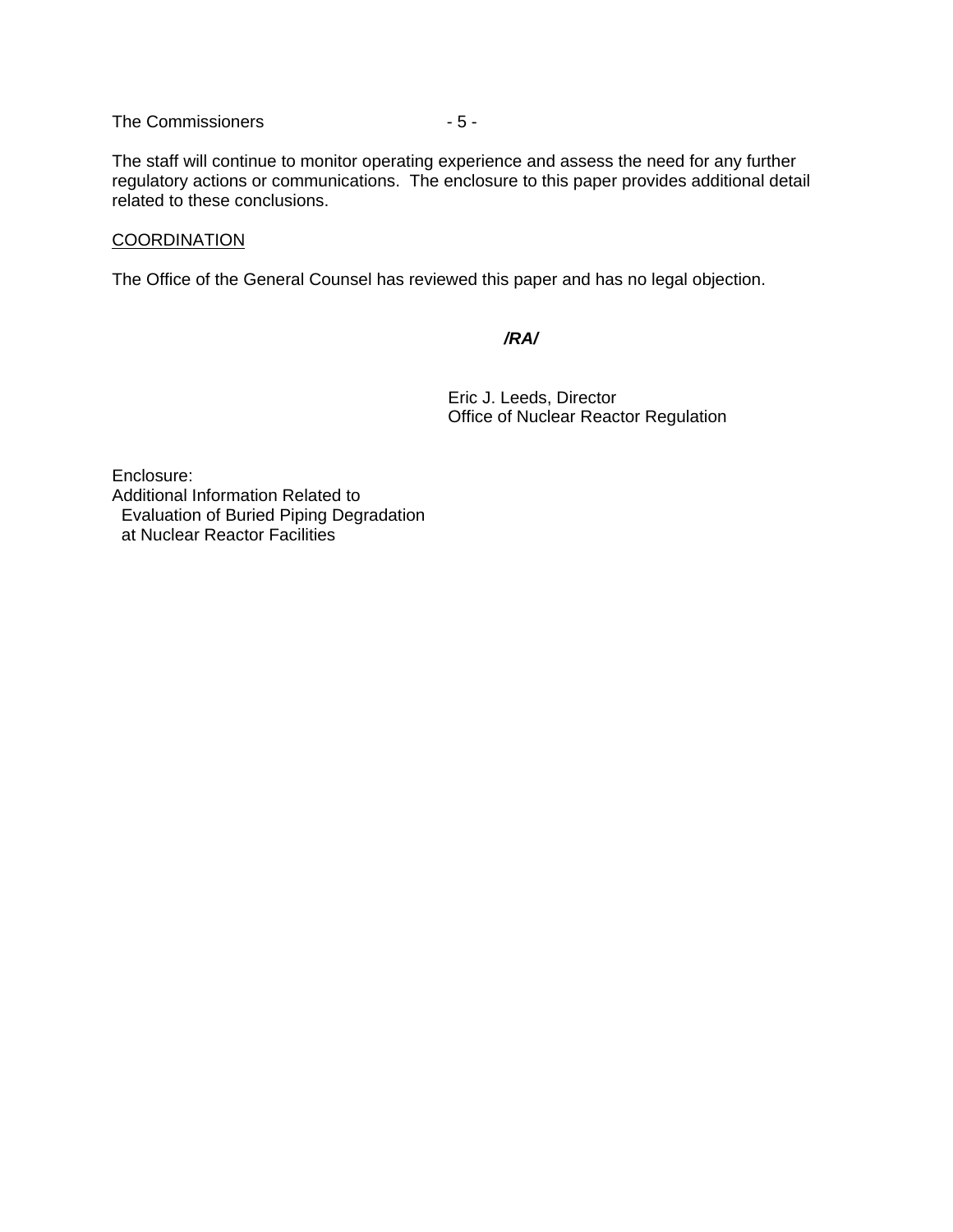The staff will continue to monitor operating experience and assess the need for any further regulatory actions or communications. The enclosure to this paper provides additional detail related to these conclusions.

# **COORDINATION**

The Office of the General Counsel has reviewed this paper and has no legal objection.

#### */RA/*

**Eric J. Leeds, Director** Office of Nuclear Reactor Regulation

Enclosure:

Additional Information Related to Evaluation of Buried Piping Degradation at Nuclear Reactor Facilities

#### **WITS Item No.: 200900167/EDATS: OEDO-2009-0535 ADAMS Accession No.: ML093160004**

| <b>OFICE</b>  | NRR/ADES/DCI    | TECH ED*                        | NRR/ADES/DCI     | NRR/ADES/DCI  | NRR/ADRO/DIRS |
|---------------|-----------------|---------------------------------|------------------|---------------|---------------|
| <b>NAME</b>   | <b>RHardies</b> | JZabel                          | <b>JLubinski</b> | <b>MEvans</b> | FBrown        |
|               |                 |                                 | (MEvans for)     |               |               |
| <b>DATE</b>   | 11/12/09        | 12/01/09                        | 11/16/09         | 12/01/09      | 11/20/09      |
| <b>OFFICE</b> | NRO/DE          | RES/DE                          | NRR/DLR          | <b>OGC</b>    | <b>NRR</b>    |
| <b>NAME</b>   | TBergman        | <b>MCase</b><br>(SRichards for) | <b>BHolian</b>   | EWilliamson   | ELeeds        |
|               |                 |                                 |                  |               |               |
| <b>DATE</b>   | 11/19/09        | 11/20/09                        | 11/20/09         | 11/23/09      | 12/02/09      |

**OFFICIAL RECORD COPY**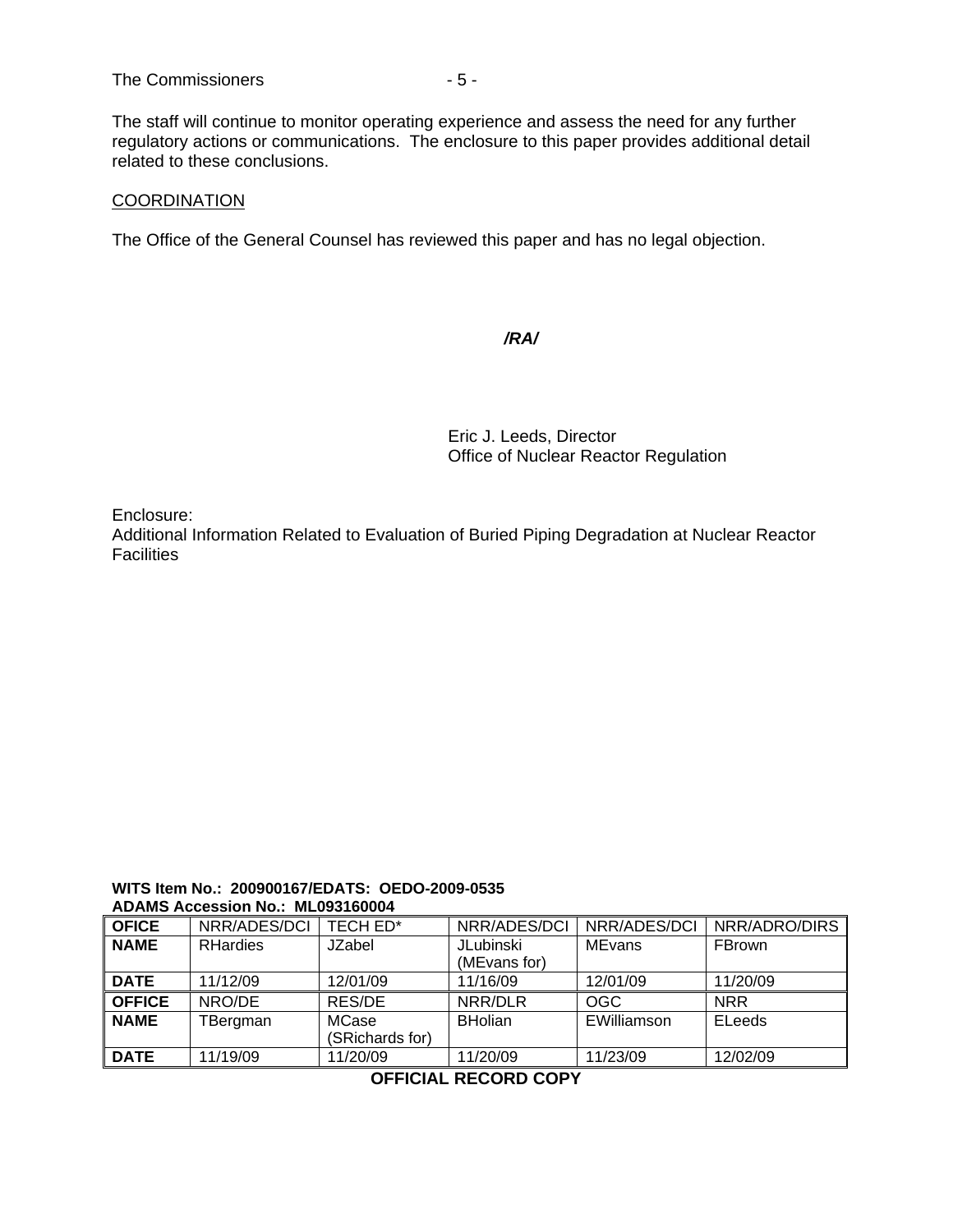# ADDITIONAL INFORMATION RELATED TO EVALUATION OF BURIED PIPING DEGRADATION AT NUCLEAR POWER PLANTS

# PURPOSE

This paper provides additional detail related to the Chairman's memorandum dated September 3, 2009, (Agencywide Documents Access and Management System (ADAMS) Accession No. ML092460648) tasking the staff to describe the activities currently underway or planned addressing the issue of leaks from buried piping.

# INTRODUCTION

In his memorandum, Chairman Jaczko requested a staff evaluation of the adequacy of (1) Nuclear Regulatory Commission (NRC) requirements for design, inspection and maintenance of safety-related buried piping; (2) American Society of Mechanical Engineers Boiler and Pressure Vessel Code (ASME Code) requirements for design, inspection, and maintenance of safety-related piping; and (3) voluntary initiatives for the design, inspection, and maintenance of safety-related and nonsafety-related buried piping. The Chairman also requested a discussion of staff plans for recommending any revisions to regulations, requirements, practices or oversight related to buried piping.

The staff responded to the Chairman tasking memorandum with SECY-09-0174, Staff Progress in Evaluation of Buried Piping at Nuclear Reactor Facilities (ADAMS Accession No. ML093160004). This paper provides additional detail related to conclusions made in SECY-09-0174.

# BACKGROUND

Over the past decade, instances of buried piping leaks have occurred in safety-related and nonsafety-related piping at nuclear power plants. Some of these leaks have caused inadvertent releases of low-level radioactive material. This has resulted in groundwater contamination at several plants. The staff evaluated these events individually and contemporaneously. The pipe degradation leading to these leaks did not affect the operability of safety systems, and the type and amount of radioactive material or chemicals released to the environment was a small fraction of the regulatory limits. Consequently, these pipe leaks have been of low significance with respect to public health and safety and the environment.

In June 2005, as part of a program to assess a variety of forms of age-related degradation in passive components, the staff published NUREG/CR-6876, "Risk-Informed Assessment of Degraded Buried Piping Systems in Nuclear Power Plants." This report evaluated corrosion damage on buried pipe and concluded that structural integrity can be maintained even with relatively high levels of general wall thinning.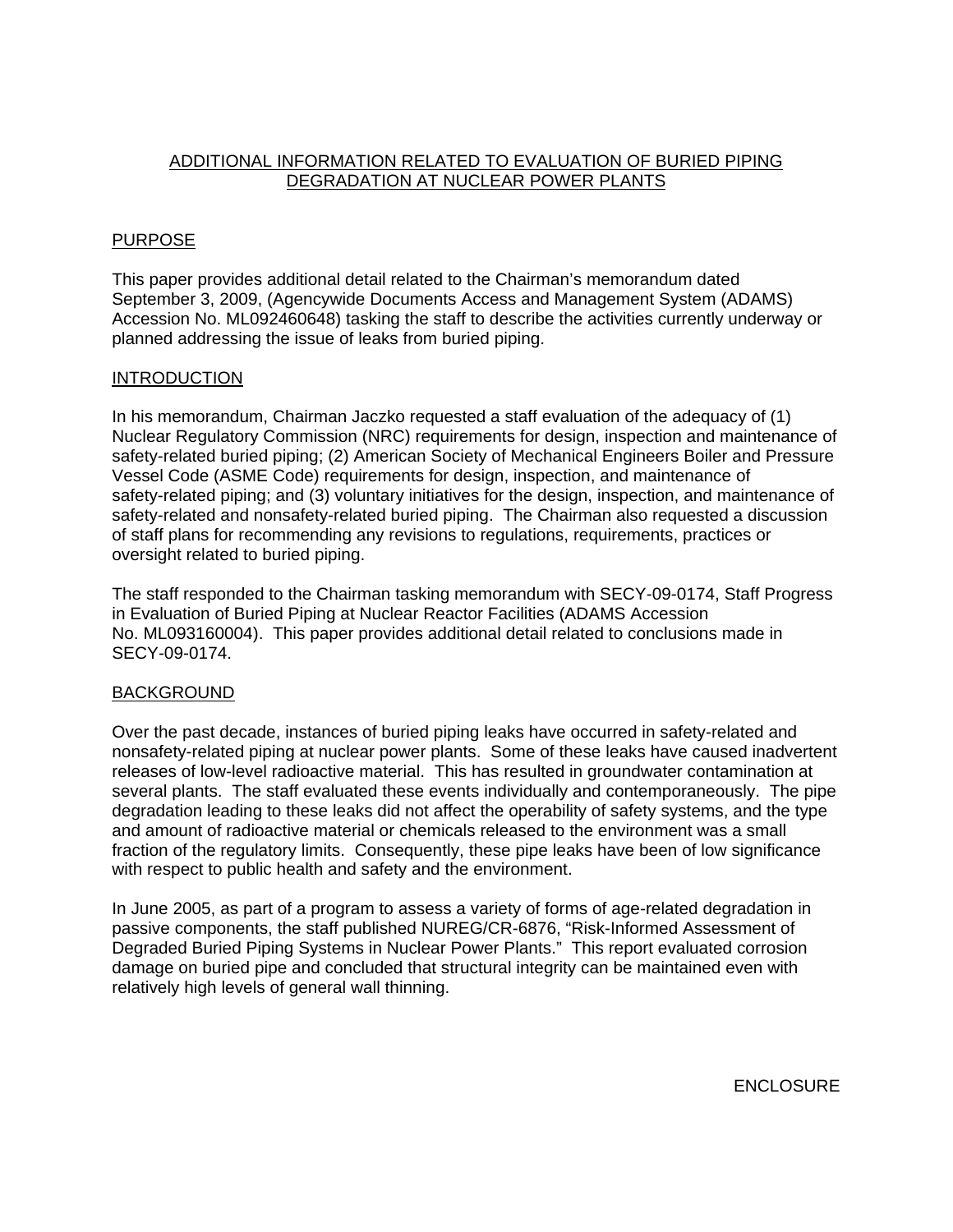In May 2006, the U.S. commercial nuclear power plants adopted the Nuclear Energy Institute (NEI) Groundwater Protection Initiative (GPI) in response to abnormal releases of radioactive material at several plants (which were not necessarily related to buried piping degradation). The initiative is described in Attachment 1 to "NEI-07-07 Industry Ground Water Protection

Initiative - Final Guidance Document," dated August 2007 (ADAMS Accession No. ML062260198). The initiative, which all plants committed to follow, identifies actions to improve licensee response to inadvertent releases that may result in low but detectable levels of plantrelated radioactive materials in subsurface soils and water. These actions include the development of written groundwater protection programs, improved stakeholder communications, and program oversight. One objective of the GPI is to detect leaks well before they can challenge regulatory limits for unintended release of radioactive material to the public and the environment. The GPI addresses detection and remediation of leaks but is not focused on preventing leaks.

Degradation of buried piping is caused by corrosion. Structural integrity of buried piping can be readily maintained because corrosion normally occurs at localized points associated with coating damage. This corrosion has little effect on the structural integrity of the pipe because little or no corrosion occurs in areas where coating damage does not occur. Instead, localized degradation of buried piping typically causes small leaks that do not challenge structural integrity. Reports of operating experience are consistent with this observation; there have been no challenges to functionality or structural integrity due to degradation of buried, safety-related piping at nuclear power plants. Safety-related piping that has been excavated for the purposes of repairing leaks has been inspected to determine whether degradation has affected the structural integrity of the piping. In no cases has structural integrity been compromised.

## **EVALUATION**

In preparing its response to the Chairman's tasking memorandum, the staff evaluated operational experience, regulations, codes and standards, NRC inspection activities, industry activities and international activities. The following sections discuss the staff's evaluation, conclusions and follow-up actions for each of these areas.

## Operational Experience

The staff operating experience clearinghouse performed a screening of several events involving leakage from buried piping and on July 16, 2009 identified and assigned buried piping as an Issue for Resolution (IFR). As part of the IFR generic evaluation process, the staff collected and evaluated recent operational events that were reported to the NRC. The NRC staff has evaluated these recent leakage events, root cause evaluations and licensee corrective actions. Based on application of NRC's performance-based and risk-informed Reactor Oversight Process (ROP), these recent events did not constitute performance deficiencies of greater than low safety significance because the radiological consequences associated with the leaks were very minor and because the piping remained capable of performing its safety function. Upon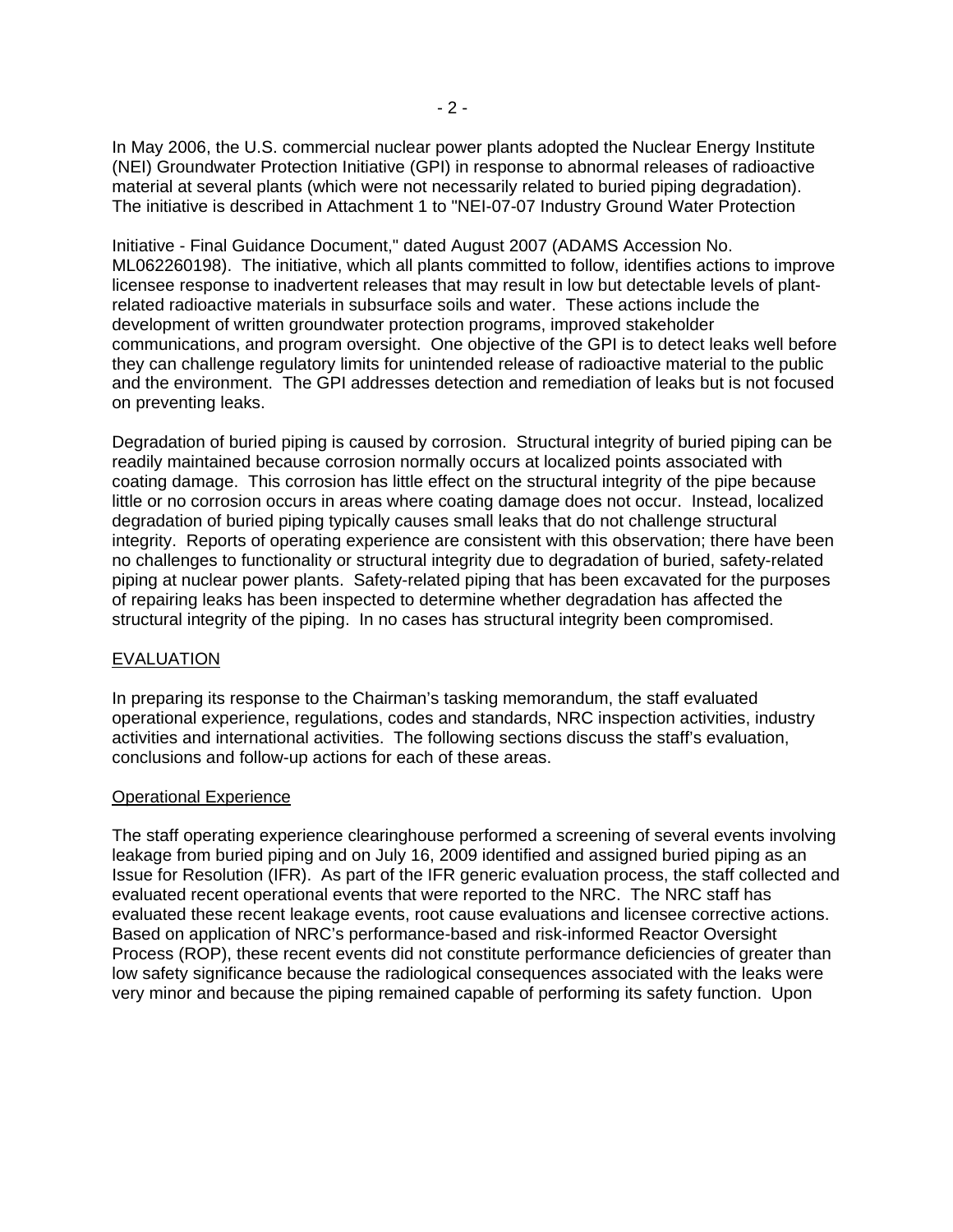application of NRC's Issue Screening and Significance Determination Processes, the staff determined the issues were of low safety significance.<sup>[2](#page-8-0)</sup>

The staff performed a review of a database of operational events that is maintained by the Institute of Nuclear Power Operations (INPO) and includes descriptions of events that are not required to be reported to the NRC. The review did not reveal any additional instances (not already reported to the NRC) of degradation of safety-related buried piping or inadvertent release of radioactive material. The staff also reviewed NRC inspection findings related to buried piping. None of the findings involved events where piping functionality or structural integrity was compromised.

#### **Conclusions**

Based on a review of operational events, the staff concluded that the pipe leaks from these events have been of low significance with respect to public health and safety and the environment.

#### Actions

 $\overline{a}$ 

The staff is scheduled to issue the IFR report during the second quarter of FY2010 and will take any additional action, if necessary, based on the results of this generic evaluation.

The staff will continue to review operating experience of buried pipe as part of its normal operating experience review process.

## Review of Current Regulations

The NRC staff reviewed applicable regulations governing buried piping. These regulations establish criteria or limits that, if met, ensure the health and safety of the public are maintained. The criteria and limits for safety-related piping require the piping to be able to perform its safety function and require that any radioactive material that may be released not pose any credible threat of harm to public health and safety. The staff evaluated whether current regulations establish appropriate criteria with respect to degradation of and release from buried piping.

The review encompassed regulations related to safety function and to release of radioactive material. Within these categories of safety function and release of radioactive materials the staff evaluated regulations related to operating plants, license renewal and new plants. Safetyrelated is defined by Title 10 of the *Code of Federal* Regulations (10 CFR) 50.2 and means those items relied upon to remain functional during and following design basis events to

<span id="page-8-0"></span> $2$  Note that leakage at Braidwood Station in 2005, described in NRC Information Notice 2006-13, "Ground-water Contamination Due to Undetected Leakage of Radioactive Water" was caused by a leaking vacuum breaker and not by degradation of buried piping; therefore, it was not within the scope of this review.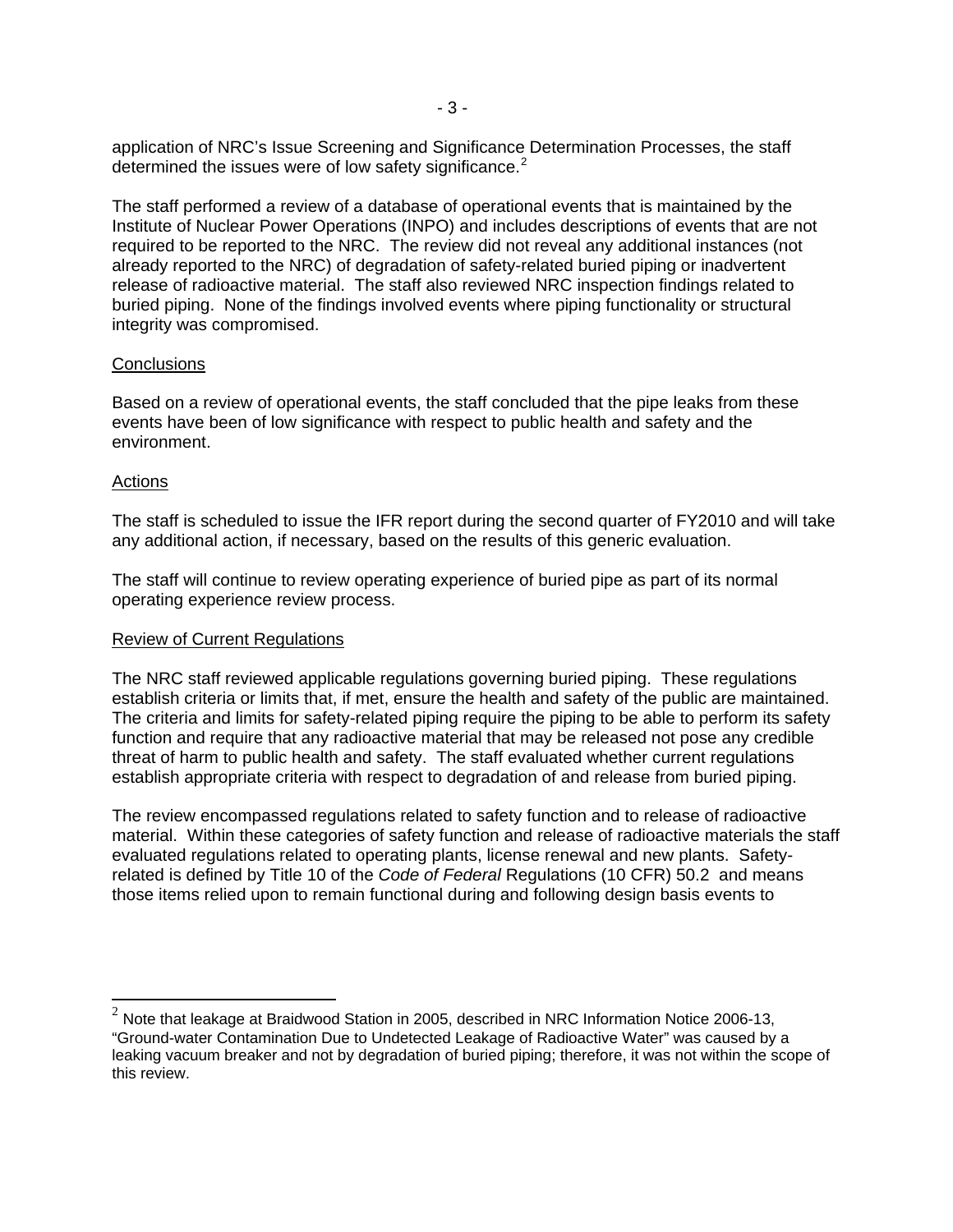assure: (1) the integrity of the reactor coolant pressure boundary, (2) the capability to shut down the reactor and maintain it in a safe shutdown condition; or (3) the capability to prevent or mitigate the consequences of accidents which could result in potential offsite exposures comparable to the applicable guideline exposures set forth in 10 CFR 50.34(a)(1) or 10 CFR 100.11, as applicable. Safety related piping systems generally fall into one of the ASME Code classifications (i.e. Class 1, 2 or 3). Piping Code classification is determined by using Regulatory Guide 1.26, "Quality Group Classifications and Standards for Water-, Steam-, and Radioactive-Waste-Containing Components of Nuclear Power Plants" and 10 CFR 50.55a. Safety-related buried piping falls under ASME Code Class 3, which means it generally contains relatively low pressure and low temperature water.

For all nuclear power plants, the regulations in Title 10 of the *Code of Federal Regulations* (10 CFR) Part 50, Appendix A, "General Design Criteria," or similar requirements imposed during plant licensing for pre-10 CFR Part 50, Appendix A facilities, provide requirements for systems, structures, and components important to safety. These regulations specify piping, including buried piping, be designed in a robust manner that ensures piping structural integrity, capability to withstand the effects of natural phenomenon such as earthquakes, configuration to permit inspection to assure integrity and capability of the system, and capability to permit appropriate periodic pressure and functional testing. The criteria presented in 10 CFR 50, Appendix A, are design and operational objectives that provide a foundation for safety at nuclear power plants. The process of degradation of buried piping does not create any challenge to safety that is not already addressed by the existing GDC. Adoption of changes to the GDC to address buried piping degradation would be redundant to existing GDC. For example, a proposed enhancement to the GDC to require buried safety-related piping to be designed to be capable of withstanding natural events would be redundant to the existing requirements that all safety-related piping, including buried piping, be designed to withstand natural events. Accordingly, the staff concludes that the existing GDC are adequate, so do not need to be enhanced to address buried piping degradation.

In addition, the regulations in 10 CFR 50.55a, "Codes and Standards," require the application of various codes and standards such as the ASME Code. Section III of the Code applies to the design of safety-related pressure-boundary components (including buried piping) in nuclear power plants. Section XI of the Code provides requirements for the examination and testing of safety-related buried piping. Among the requirements established by Section XI is a requirement to perform periodic flow tests of safety-related piping, including buried piping. The flow tests ensure piping segments are capable of performing their safety function of delivering fluid in the appropriate quantity upon demand. In practice plants test safety-related piping every ninety days. The trend from the results of this testing indicate buried safety-related piping continues to be able to perform its safety function even in instances where leaks have occurred. The safety function has not been compromised due to degradation. The staff concludes that the requirements in 10 CFR 50.55a to perform testing are adequate and that the results of the testing indicate that buried piping degradation is not currently impacting the ability of safetyrelated buried piping to perform its safety function.

10 CFR 50.55a requires that once leakage through the wall of Class 3 piping is discovered, it must be repaired. However, the regulation permits the licensee to postpone the repairs for up to 24 months, depending on operational circumstances. These requirements apply equally to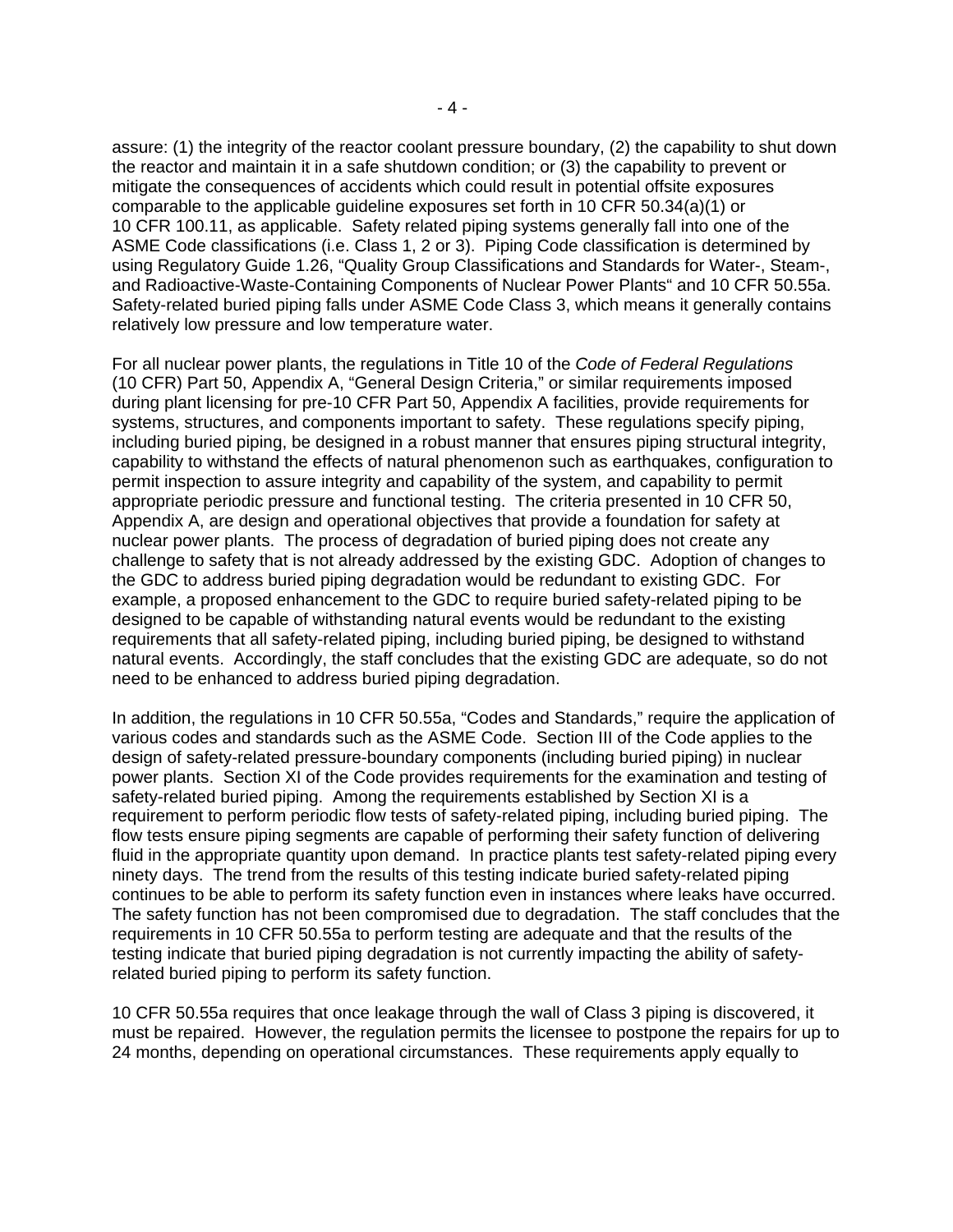buried piping and to piping that may be more accessible, such as inside buildings. Licensees are required to evaluate the leakage to ensure the piping remains capable of performing its safety function until such time as repairs can be accomplished. These requirements provide flexibility to perform repairs on a schedule that permits adequate planning while still ensuring the piping always remains capable of performing its safety function.

Licensees are required to maintain radioactive effluents, either from pipe leakage or from normal operations, within NRC regulatory limits and design objectives. The NRC limits for radioactive effluents are contained in 10 CFR 20.1301, "Dose Limits for Individual Members of the Public," and the design objectives are contained in 10 CFR 50, Appendix I, "Numerical Guides for Design Objectives and Limiting Conditions for Operation to Meet the Criterion 'As

Low as is Reasonably Achievable' for Radioactive Material in Light-Water-Cooled Nuclear Power Reactor Effluents." These limits and design objectives are incorporated into the licensing basis for each site (e.g., licensee's technical specifications and Offsite Dose Calculation Manual (ODCM)). The effluent concentration limits of 10 CFR 20, Appendix B, Table 2 (10 CFR 20.1302(b)) would be applicable to members of the public. These regulations limit the potential dose to members of the public that could result from an inadvertent release of radioactive material.

The staff evaluated whether the occurrences of release of radioactive material into the ground as a result of degradation of buried piping indicated a need to establish limits at a location other than the site boundary (within the site boundary). As part of the operational experience review, the staff determined that none of the events associated with degradation of buried piping resulted in releases that exceeded a small fraction of existing limits for members of the public at the site boundary. A tabulation that describes the radiological consequences of the leakage during the events that occurred in 2009 is provided in Table 1. As part of the industry's GPI, licensees monitor groundwater using wells, to understand whether leakage of radioactive materials is occurring. Once radionuclides are detected in groundwater onsite, licensees are required (by their licensing basis such as Technical Specifications and ODCM) to monitor ground water and drinking water if local supplies are likely to be affected. The intent of this routine monitoring is to assure that leaks will be detected in a timely manner, before established limits could be challenged. Since the staff's review of the known pipe leaks indicated the dose impact was a small fraction of existing limits at the site boundary, the staff concluded that it is not currently necessary to establish any new requirements that would be applicable inside the site boundary to address buried piping degradation.

Leakage from degraded buried piping can create contaminated soil. Worker dose accumulated during any necessary maintenance or remediation activities is controlled by site radiation protection programs and these activities have not exceeded small fractions of regulatory dose limits. Accordingly, the staff concludes that no changes to worker dose limits are warranted as a result of leakage from buried piping.

Tritium is a naturally occurring element. Its presence in public drinking water supplies is limited by Environmental Protection Agency regulations to be at concentrations no greater than 20,000 picocuries per liter (pCi/l). Most of the leaks from buried piping have been of water containing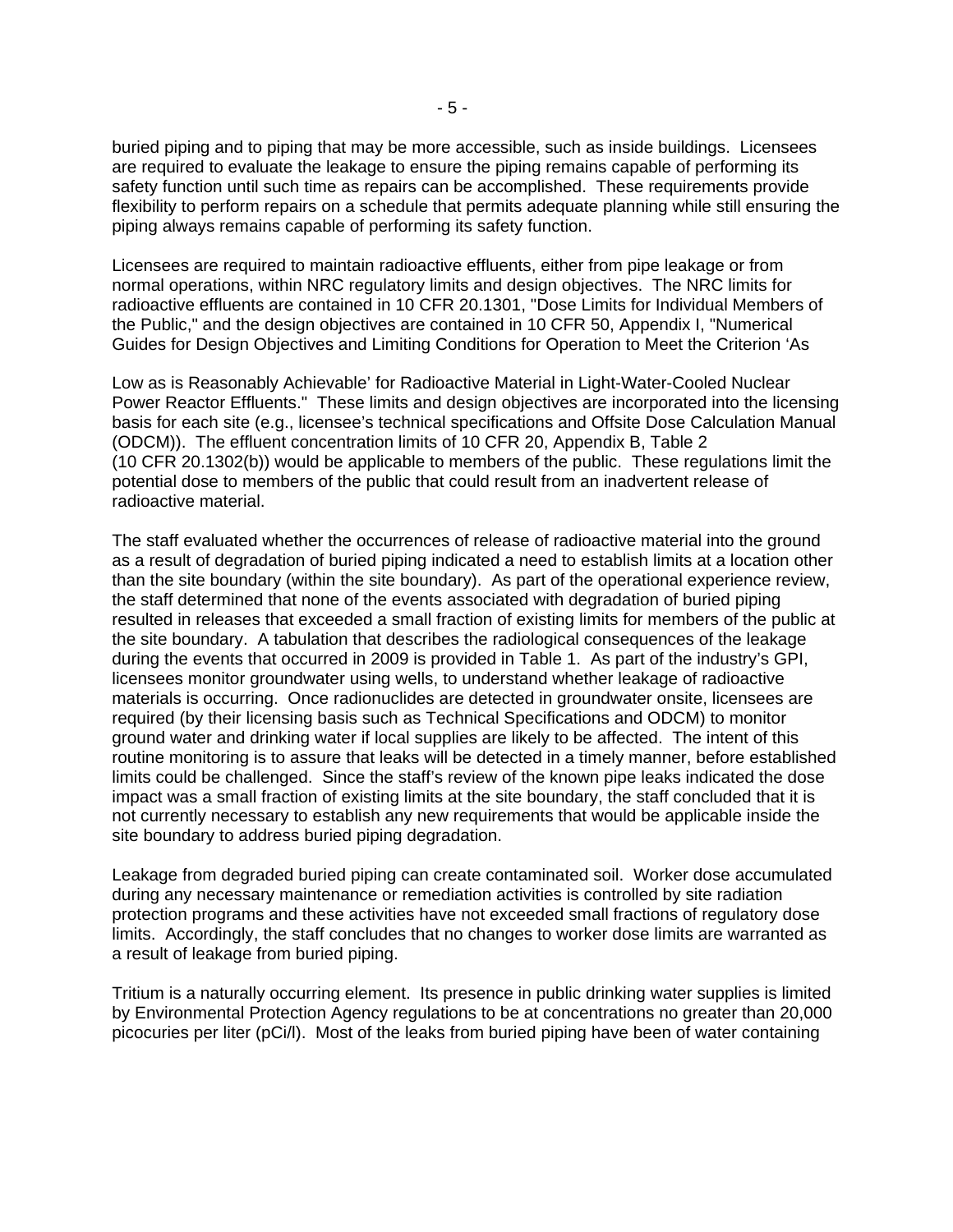less than 20,000 pCi/l tritium, including the recent leak at Indian Point Unit 2, where the leaking water contained 2000 pCi/l, approximately one tenth the limit for drinking water. Some of the leakage events (Dresden in June, 2009, for example) involved water contaminated with tritium at concentrations that exceed EPA limits for safe drinking water. However, the water that has leaked from degraded buried piping is not intended for consumption. Additionally, water that leaks from buried piping becomes diluted as it moves away from the location of the leak. The effects of dilution are such that none of the leaks of tritiated water that have occurred have resulted in leakage offsite that exceeds a fraction of EPA limits for drinking water. This discussion is provided to illustrate the relatively low magnitude of tritium leakage from buried piping.

In addition to the above requirements which address operating power plants, 10 CFR Part 54 establishes additional requirements for power plants seeking to renew their operating licenses. These regulations require that the effects of aging be managed for structures, systems, and components which are passive and long lived and which are safety related; are not safety related, but whose failure could adversely affect safety related functions; or are relied upon to demonstrate compliance with certain regulations. License renewal regulations apply to some, but not all buried piping.

The license renewal rule requires applicants for license renewal to demonstrate that for each applicable structure, system, or component, the effects of aging will be adequately managed so that the intended functions will be maintained consistent with the current licensing basis for the period of extended operation. This is normally accomplished through the development of Aging Management Programs (AMPs). To assist in this process the staff has provided examples of AMPs in the Generic Aging Lessons Learned (GALL) report (NUREG-1801). Applicant programs which are consistent with the GALL AMPs are generally considered to be acceptable methods for managing aging. The GALL report contains several AMPs related to aging of the interior and exterior surfaces of buried piping.

Applicant's AMPs are generally considered adequate to manage aging when they are consistent with the GALL AMPs and when the plant operating experience is no more adverse than the conditions for which the GALL AMP was designed. Several recent license renewal applications have included additional excavations and visual inspections, nondestructive examinations (various forms of ultrasonic testing), and selective replacement of some piping in response to adverse operating experience or recognized increased susceptibility of piping to aging.

The GALL report is currently undergoing a scheduled revision. During this revision all the aging management programs, including those associated with internal and external corrosion of buried piping are being examined and revised as necessary to address emerging issues. Current plans for the revision of these AMPs are to adjust or clarify inspection procedures, frequencies and locations to conform to current industry practices but to retain the goal of preventing loss of function, rather than establishing a goal of leak tightness, for these pipes. The revised GALL report, including revisions to the AMPs related to buried piping, is scheduled to be published in December 2010.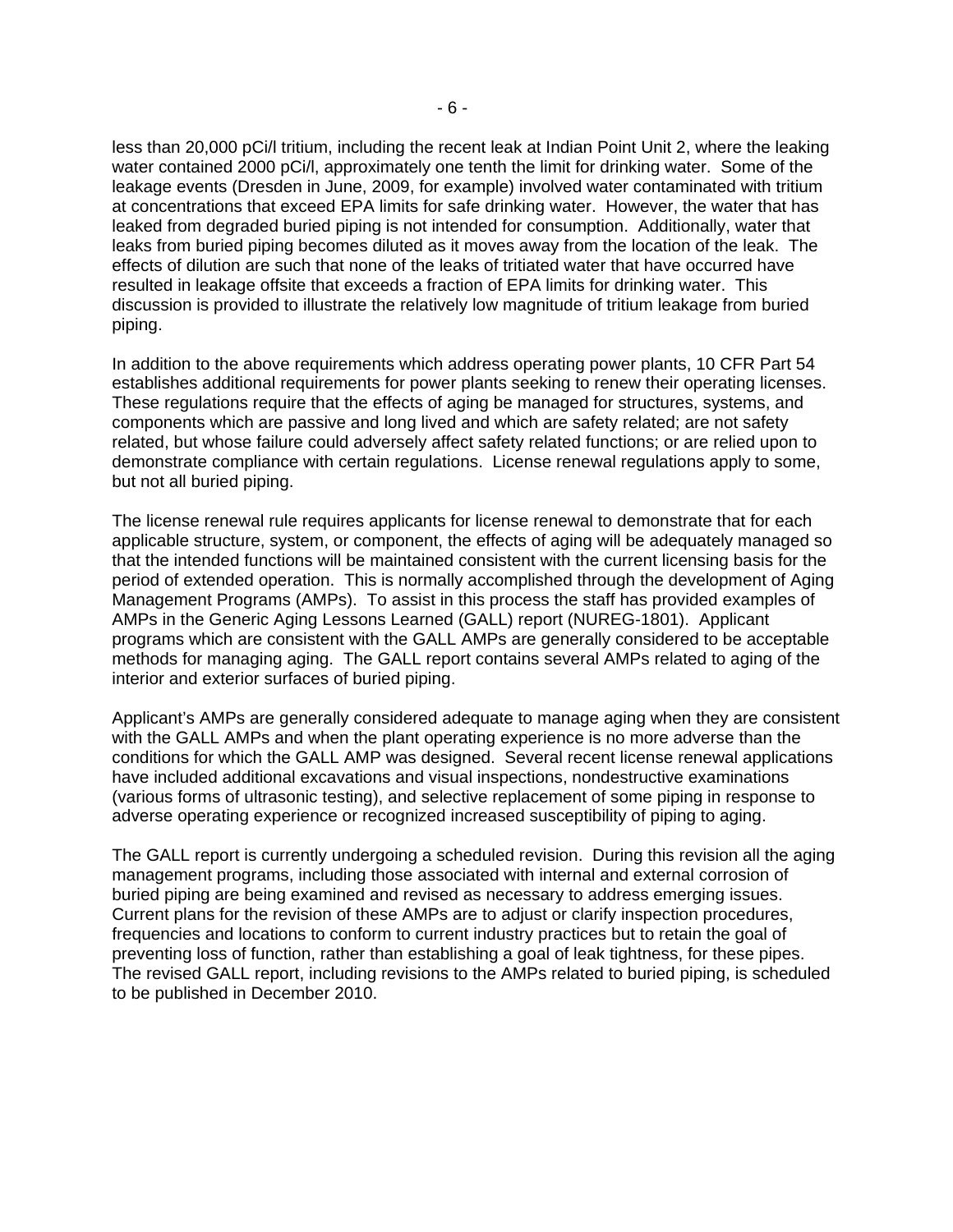The GALL report is one acceptable way to meet the regulations. However, the staff concludes that no enhancements to regulations are required to address degradation of buried piping for plants applying for renewed licenses.

New reactors will be required to meet the requirements discussed above. In addition, they will need to comply with 10 CFR 20.1406 (Minimization of contamination), which requires license applications submitted after August 1997 to demonstrate how the facility's design and procedures for operation will reduce contamination of the facility and environment and the generation of radioactive waste. Proper implementation of this regulation for new facilities should substantially reduce or eliminate the occurrence of residual contamination for the next generation of nuclear facilities, and could include adoption of predictive maintenance practices to ensure leakage and contamination is maintained as low as reasonably achievable. It should be noted that this rule permits a licensee to address residual radioactivity by either reducing it or by provisioning additional decommissioning funding to address remediation of the residual radioactivity.

The staff has prepared a draft final rule (SECY 09-0042 - March 13, 2009) for consideration by the Commission related to minimization of contamination such as from leaks from buried piping at current operating facilities. Implementation of such a rule change would provide an incentive to operating facilities to institute predictive maintenance programs that minimize leaks from buried piping.

In practice, the combined operating license applications currently under review do not have safety-related buried piping. All of the safety related piping is proposed to be either above ground or installed in vaults or chases that provide accessibility and the ability to capture any leakage. If an applicant submitted a new design certification for consideration that featured buried safety-related piping, NRC staff reviewers would request information from the applicant describing how they intended to satisfy the requirements of 10 CFR 20.1406.

## **Conclusions**

With regard to buried piping, the goals of current regulations are to ensure that the piping is able to perform its intended safety function by supplying sufficient fluid flow and to maintain inadvertent releases below licensee's technical specifications or other applicable limits which apply at the site boundary. The staff has determined that current regulations are adequate for these purposes.

#### Actions

The revised GALL report, including revisions to the AMPs related to buried piping, is scheduled to be published in December 2010.

#### Code and Standards

For all nuclear power plants 10 CFR 50.55a endorses the ASME Code. The ASME Code, Section III, "Rules for Construction of Nuclear Facility Components," provides design rules for materials, design, margins, fabrication, installation, examination, testing and overpressure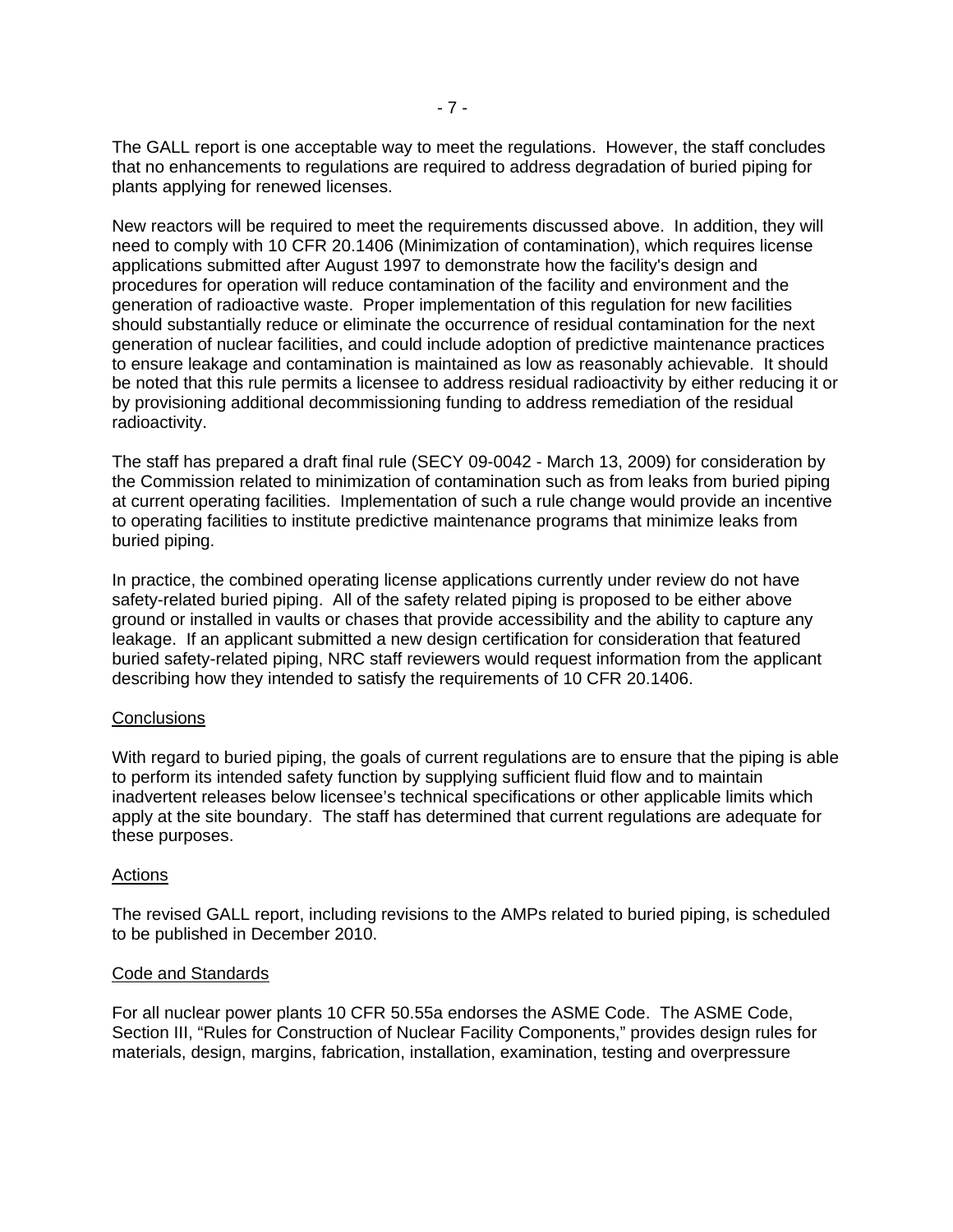protection to ensure the structural integrity of safety-related nuclear piping and components. These rules ensure that installed piping, including buried piping, is robust and capable of performing its safety function. Degradation of buried piping is manifested primarily as localized corrosion that is caused, in part, by choice of maintenance practices that do not emphasize prevention of corrosion. Section III rules are applied to buried piping before it is placed into the ground, so do not specify or address maintenance or long term corrosion protection activities. The staff considered recent examples of buried piping degradation and determined that most of the events occurred on nonsafety-related piping, that structural integrity was not challenged in any of the events, and that the degradation generally occurred because of a choice that the licensee made regarding maintenance practices. In order to change Section III so that it addressed the situations observed in the operating events, its scope would need to be expanded to 1) piping systems that it currently does not address (nonsafety related piping is not within the scope of Section III), 2) a purpose that is not currently within its objectives (Section III requires structural integrity rather than leak tightness), and 3) address processes that it does not currently address (Section III addresses design and installation, not maintenance).

Therefore, the staff concludes that current Section III rules are adequate for their intended purpose of specifying a robust piping system and no changes are warranted. The ASME Code, Section XI, "Rules for Inservice Inspection of Nuclear Power Plant Components," provides requirements for the examination and testing of buried, safety-related piping. Section XI also provides acceptance criteria, rules for the evaluation of flaws, and repair/replacement rules for piping and components. Periodic flow testing required by Section XI ensures that buried piping remains capable of performing its safety function to deliver a specified quantity of liquid on demand. The staff considered whether such testing, which offers retrospective proof that safety-related buried piping is capable of performing its safety function, provide sufficient information about the future. Section XI only requires the testing be performed every approximately three years, but in practice all 104 nuclear power plants perform flow testing every ninety days. The results of quarterly tests from the start of plant operation indicate that degradation of buried piping has not compromised its ability to perform its safety function. Accordingly, the staff concludes that current ASME Code Section XI requirements are adequate for ensuring structural integrity is maintained for buried, safety-related piping such that the piping will be capable of performing its safety function.

The staff routinely works with ASME to update the Code to address operational experience or improvements in design or inspection technology and will continue this active participation. Examples of current Code activities that demonstrate evolution of the Code in response to operational experience include a committee that has been empanelled to provide a liaison function between Section XI and Section III so that experience from operating plants can be transmitted to and addressed by Section III, with the intent that new plants are able to avoid some challenges that were faced by older plants. Additionally, a Section III committee is developing updated design rules specifically for buried piping. The proposed changes involve incorporating newer soil loading calculative procedures. Once Section III publishes the newer design rules, Section XI intends to implement flaw evaluation procedures specific to buried piping. A final example of current Code activities related to buried piping involves the application of high density polyethylene (HDPE) as a material for buried piping. Buried HDPE piping has been extensively used in the water and gas industries, where its advantages of low cost, ease of fabrication and immunity to corrosion make it an attractive alternative to coated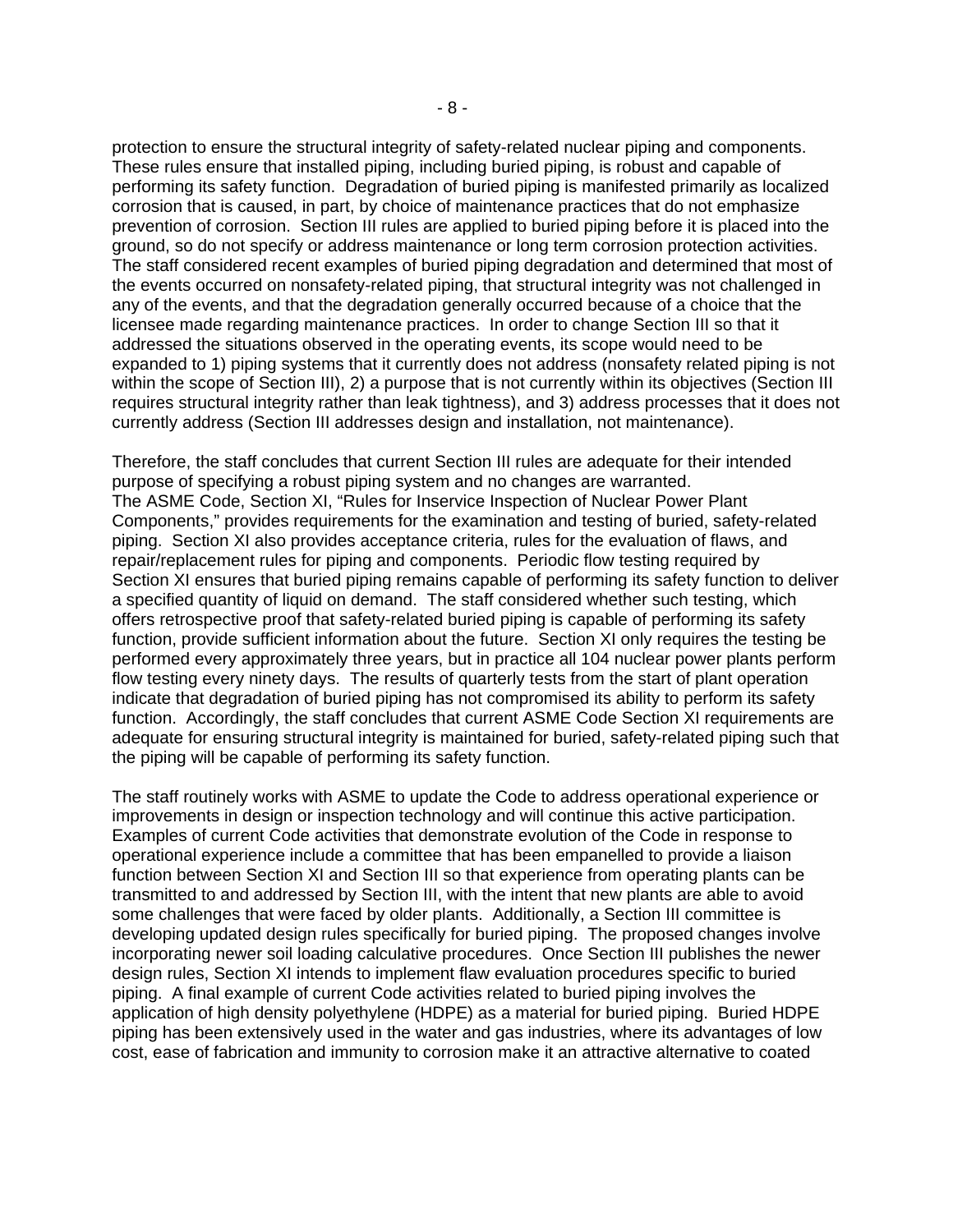steel. The ASME is developing material property information related to long-term mechanical performance of this material in order to justify its addition as an acceptable material for application in buried, Class 3 applications. The staff is actively participating in all of these activities.

Recognizing that leaks in buried piping, if undetected for extended periods, could represent precursors to loss of structural integrity, the staff discussed the issue of buried piping degradation informally with Code members during committee meetings in November 2009. ASME Code committee members pointed out that, in general, the industry examples of degradation of buried piping had been discovered in nonsafety-related, nonclass piping, which were not subject to the jurisdiction of the ASME Code. Participants indicated that extension of ASME Code jurisdiction to nonsafety-related piping would be a large undertaking without an obvious benefit in terms of safety. With respect to the infrequent occurrences of degradation of safety-related piping, ASME Code committee personnel noted that the observed degradation did not affect structural integrity. They observed that changes to the Code to require leak tightness would be a significant effort that would not necessarily have any beneficial effect on structural integrity. They concluded that such changes to the Code were probably not warranted.

#### Codes and Standards in other Industries

Recognizing that many facilities and installations other than nuclear power plants employ buried piping, the staff evaluated regulations and codes and standards applicable to other industries. Buried piping and buried tanks used to contain or transport potentially hazardous or environmentally sensitive material are regulated under Department of Transportation (40 CFR) and Environmental Protection Agency (49 CFR) regulations. Generally, these regulations implement installation, corrosion protection, maintenance and condition monitoring standards developed by NACE International (formerly National Association of Corrosion Engineers). The implementation of these standards has been highly effective in preventing leaks in buried piping and buried tanks. The staff reviewed these standards and concluded that implementation of these standards at nuclear power facilities could be an effective means of reducing the potential for degradation and consequential leakage from buried piping. These corrosion protection standards are required to be applied to many thousands of miles of buried petroleum product transportation piping and many hundreds of thousands of buried tanks in the United States, but are not required to be implemented at nuclear power plants. Current NACE Standards have not been optimized for use by nuclear power plant operators. NACE has recognized the significant interest by nuclear power plant operators in the issue of buried piping and has formed a "Nuclear Buried Piping" task group. The purpose of this task group is to evaluate the need for specific corrosion protection standards that could be implemented at nuclear power facilities. The staff is participating in this committee, which will hold its first meeting during Spring 2010.

#### **Conclusions**

While the ASME Code Sections III and XI are adequate to ensure the capability of safety-related buried piping to perform its safety function, implementation of NACE Standards could be an effective means of reducing the potential for degradation and consequential leakage from buried piping.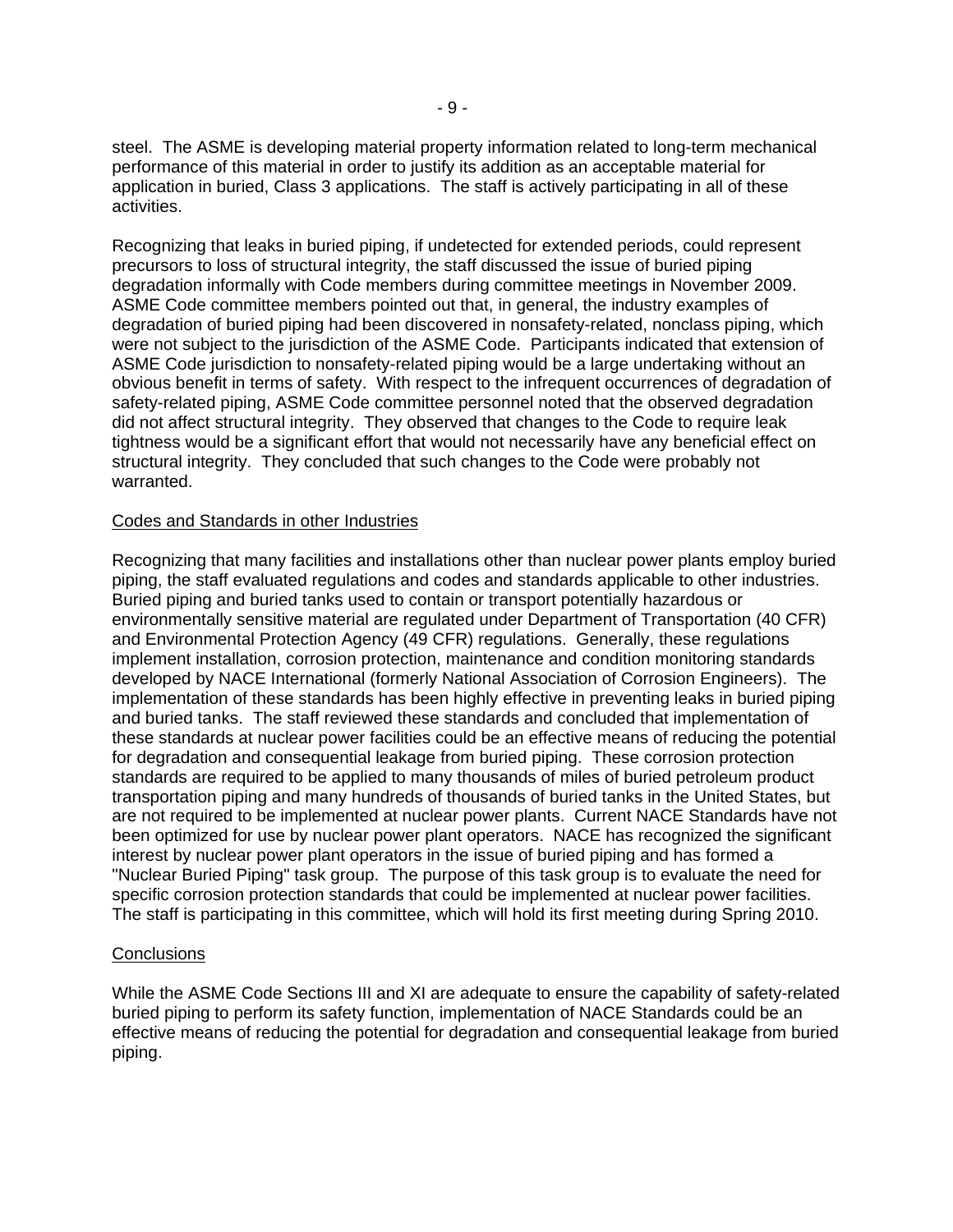# Actions

The staff will continue to participate in ASME and NACE committees to develop enhancements related to advancements in technology or application of buried piping.

# Inspection of Licensee Activities under the Reactor Oversight Program

The staff reviewed NRC inspection guidance on licensee activities related to buried piping degradation. Under the Reactor Oversight Program (ROP), the baseline inspection program does not require specific inspections of licensees' oversight of buried piping. The ROP allows inspectors to review issues associated with buried piping if they are believed to be risk significant. There is no direct guidance to select a buried piping issue as an inspection sample; however, inspectors can review flow tests, inservice inspection activities, condition monitoring, post-maintenance testing, and corrective actions using select inspection procedures. Historically, most buried pipe ROP inspection samples have been selected as a follow-up to an actual piping failure, known degradation, or a problem identified during a review of a condition report.

Examples of buried piping activities inspectors may review are as follows.

- 1. Inspectors may observe a licensee's periodic flow or pressure test of underground pipes, the video or results of a video or camera inspection of underground piping, results of a sound detection system used to detect leaks in underground piping, or the periodic maintenance conducted on a cathodic protection system (or similar system) used to protect underground piping and detect any potential leaks. These reviews can be captured under IP 71111.19, "Post Maintenance Testing" or IP 71111.22, "Surveillance Testing." Inspectors would review the licensee activities against any facility specific standards or procedures.
- 2. Inspectors may review a licensee's activities associated with buried piping during an inservice inspection (ISI) as one of the sample requirements in [IP 71111.08](http://adamswebsearch.nrc.gov/idmws/ViewDocByAccession.asp?AccessionNumber=ML083370044), "Inservice Inspection Activities," which requires a review of two or three types of Non-Destructive Examination (NDE) activities. The licensee actions would be reviewed against the ASME Code requirements for the ISI activity. Most often for buried pipe this entails a flow test or pressure test.
- 3. If a buried pipe is within the licensee's maintenance rule scope, inspectors can evaluate the handling of the pipe performance or condition monitoring using [IP 71111.12,](http://adamswebsearch2.nrc.gov/idmws/doccontent.dll?library=PU_ADAMS%5ePBNTAD01&ID=080350275) "Maintenance Effectiveness."
- 4. If a licensee excavates underground piping for the purpose of repair and replacement, inspectors can use this opportunity for direct visual inspection of the piping. These activities can be reviewed under [IP 71111.17,](http://adamswebsearch.nrc.gov/idmws/ViewDocByAccession.asp?AccessionNumber=ML082670321) "Evaluations of Changes, Test, or Experiments and Permanent Plant Modifications" or [IP 71111.19](http://www.nrc.gov/reading-rm/doc-collections/insp-manual/inspection-procedure/ip7111119.pdf), "Post Maintenance Testing."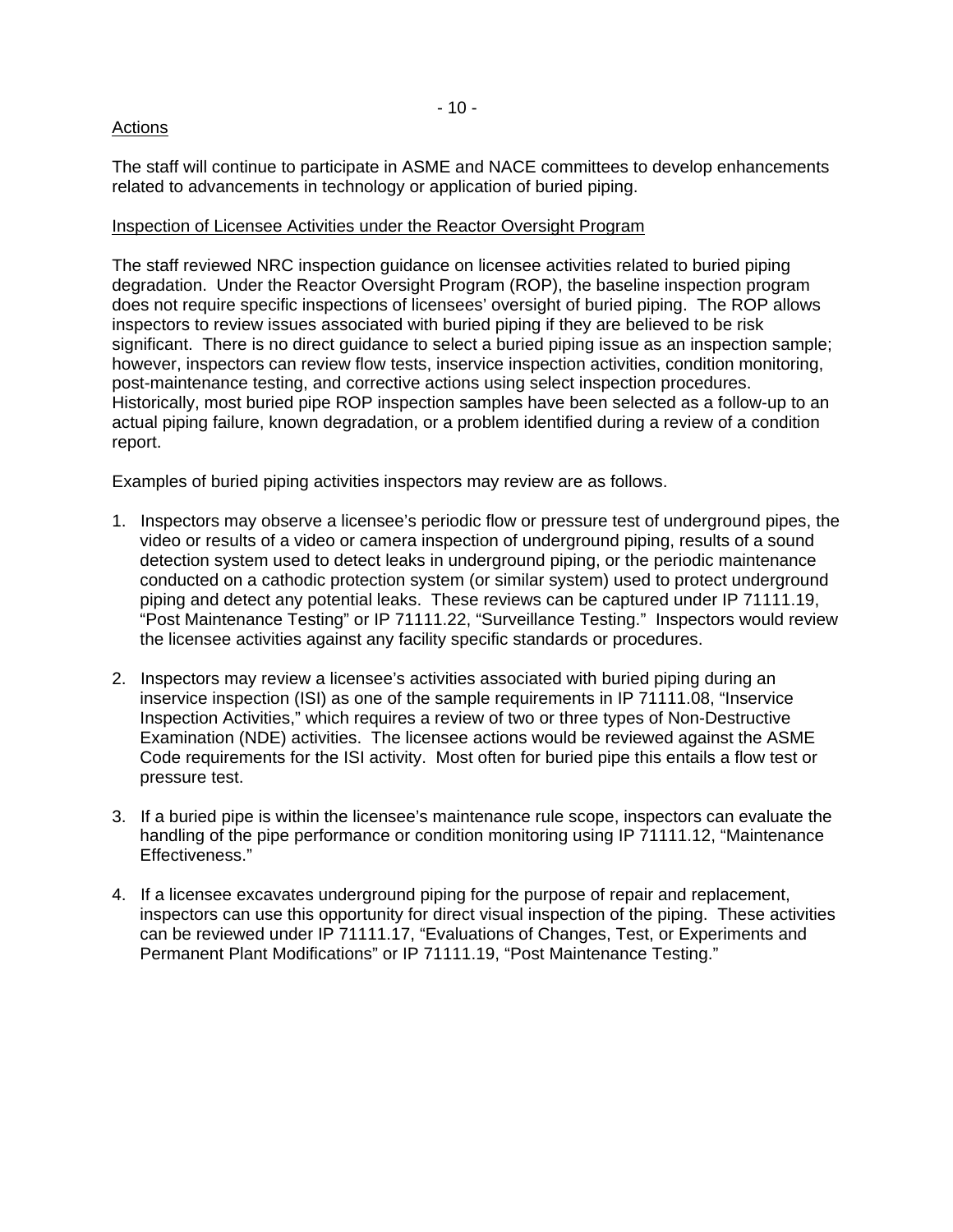5. When a licensee implements corrective actions due to suspected underground piping leaks (as potentially identified by tritium issues, tank inventory loss, chemical loss, excessive running of pumps on fire protection piping or other "keep pressure" systems, as sink hole, etc.), an inspector can review the licensee's actions under [IP 71152](http://adamswebsearch.nrc.gov/idmws/ViewDocByAccession.asp?AccessionNumber=ML073540265), "Identification and Resolution of Problems" or [IP 71111.15](http://adamswebsearch.nrc.gov/idmws/ViewDocByAccession.asp?AccessionNumber=ML073050448), "Operability Evaluations."

An article was generated for the July edition of the quarterly Inspector Newsletter. This article provided the background associated with buried piping and detailed how these baseline NRC inspection program tools can be used to evaluate buried piping issues.

License renewal inspections are conducted to support the NRC's review of the license renewal application and to review the licensees programs for managing aging effects on systems, structures and components (SSCs) that fall under the scope of the license renewal. [IP 71002](http://www.nrc.gov/reading-rm/doc-collections/insp-manual/inspection-procedure/ip71002.pdf), "License Renewal Inspection" is conducted to verify that passive, long lived SSCs within the scope of license renewal are subject to an aging management review and have existing or planned aging management programs (AMPs) that conform to descriptions contained in the license renewal application. The inspection also verifies that AMPs can reasonably manage the effects of aging for these SSCs. [IP 71003,](http://adamswebsearch2.nrc.gov/idmws/doccontent.dll?library=PU_ADAMS%5ePBNTAD01&ID=083080266) "Post-Approval Site Inspection for License Renewal" verifies that a licensee has completed the necessary actions to comply with the license and has implemented the AMPs included in the staff's license renewal safety evaluation report.

Groundwater Protection Initiative (GPI) inspections are performed using Temporary Instruction [\(TI\) 2515/173,](http://adamswebsearch2.nrc.gov/idmws/doccontent.dll?library=PU_ADAMS%5ePBNTAD01&ID=083080274) "Review of the Implementation of the Industry Ground Water Protection Voluntary Initiative." The objective of this one-time inspection is to assess ground water protection programs to determine whether licensees have implemented the voluntary industry GPI.

As discussed below, the industry has recently instituted a Buried Piping Integrity Initiative. While evaluating the establishment and implementation of this initiative, the staff may perform some audits of selected licensees and may develop a TI to assess the effectiveness of this initiative.

## **Conclusions**

Based on its evaluation of operating experience discussed above, the staff has determined that the priority placed on buried piping degradation within the current inspection process is adequate to verify appropriate licensee implementation of current regulations and the GPI.

#### Actions

The staff may perform audits and/or develop a TI to evaluate licensee implementation of the Buried Piping Integrity industry initiative. In addition, the staff will continue to use existing inspection tools to evaluate buried piping integrity issues on an as available basis.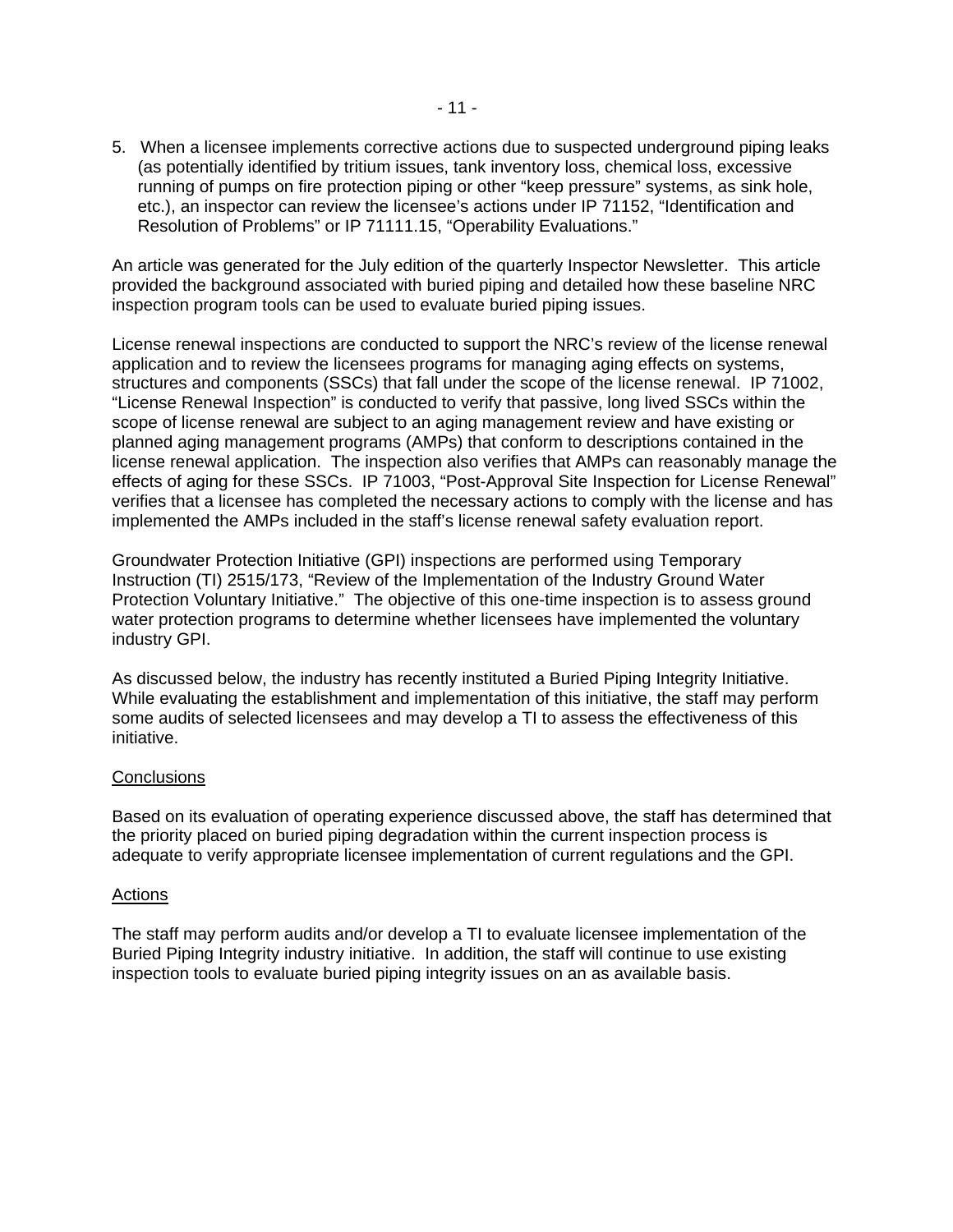#### Industry Activities

The staff held several public meetings with industry to gather information on the scope and status of their activities related to buried piping. For example, the staff met with INPO at a public meeting on October 22, 2009, to discuss buried piping issues. INPO conducts performance-based evaluations at each plant approximately every two years. These evaluations address the performance of passive components, such as piping and heat exchangers. In 2007, INPO identified underground piping as a focus area and began to assess buried piping degradation management using predictive maintenance criteria described in NACE standards. INPO has completed at least one evaluation of every plant and has elected to continue evaluating buried piping during the current two-year inspection cycle. During the October 22, 2009, meeting industry executives indicated that, in part due to the INPO inspection results, the industry decided to initiate some activities with the Electric Power Research Institute (EPRI) to develop specific guidance for buried piping maintenance.

In December 2008, EPRI published "Recommendations for an Effective Program to Control the Degradation of Buried Pipe'" to provide nuclear power plants with guidance on implementing preventive maintenance programs to detect and mitigate degradation in buried piping systems before leakage occurs. The staff has met with EPRI representatives and attended training on the guidance, which is modeled on the NACE standards. The industry has recently begun to implement this guidance.

In the past, the industry has reacted to operational events by establishing initiatives, such as the Groundwater Initiative (NEI 07-07) and the "Industry Initiative on Management of Materials Issues" (NEI 03-08). These initiatives established frameworks that describe the required activities, standardized approaches, action plans, and assessment criteria used to manage degradation. These initiatives include processes to ensure consistent implementation across the industry. The NRC can perform inspections of activities associated with initiatives to assess the effectiveness of plant performance with respect to the specified guidance. Where the staff has determined that the initiative guidance, scope, goals and schedule for implementation are appropriate, that the implementation of the guidance is effective and consistent, and that new regulatory requirements are not needed, additional staff regulatory actions have not been necessary.

By letter dated November 20, 2009 (ADAMS Accession No. ML093350032), NEI indicated that the nuclear industry's chief nuclear officers voted to approve a proposed "Buried Piping Integrity Initiative." The stated goal of the initiative is to "provide reasonable assurance of structural and leakage integrity of all buried piping with special emphasis on piping that contains radioactive materials." Objectives include proactive assessment and management of the condition of buried piping systems and technology development to improve upon available techniques for inspecting and analyzing underground piping. The initiative implements the EPRI program that is modeled after the NACE Standards. Industry representatives have met among themselves to begin to develop implementation guidelines and other program documents. They have scheduled meetings in January and early February. They will meet with NRC staff at a public meeting in late February to provide more information related to the initiative.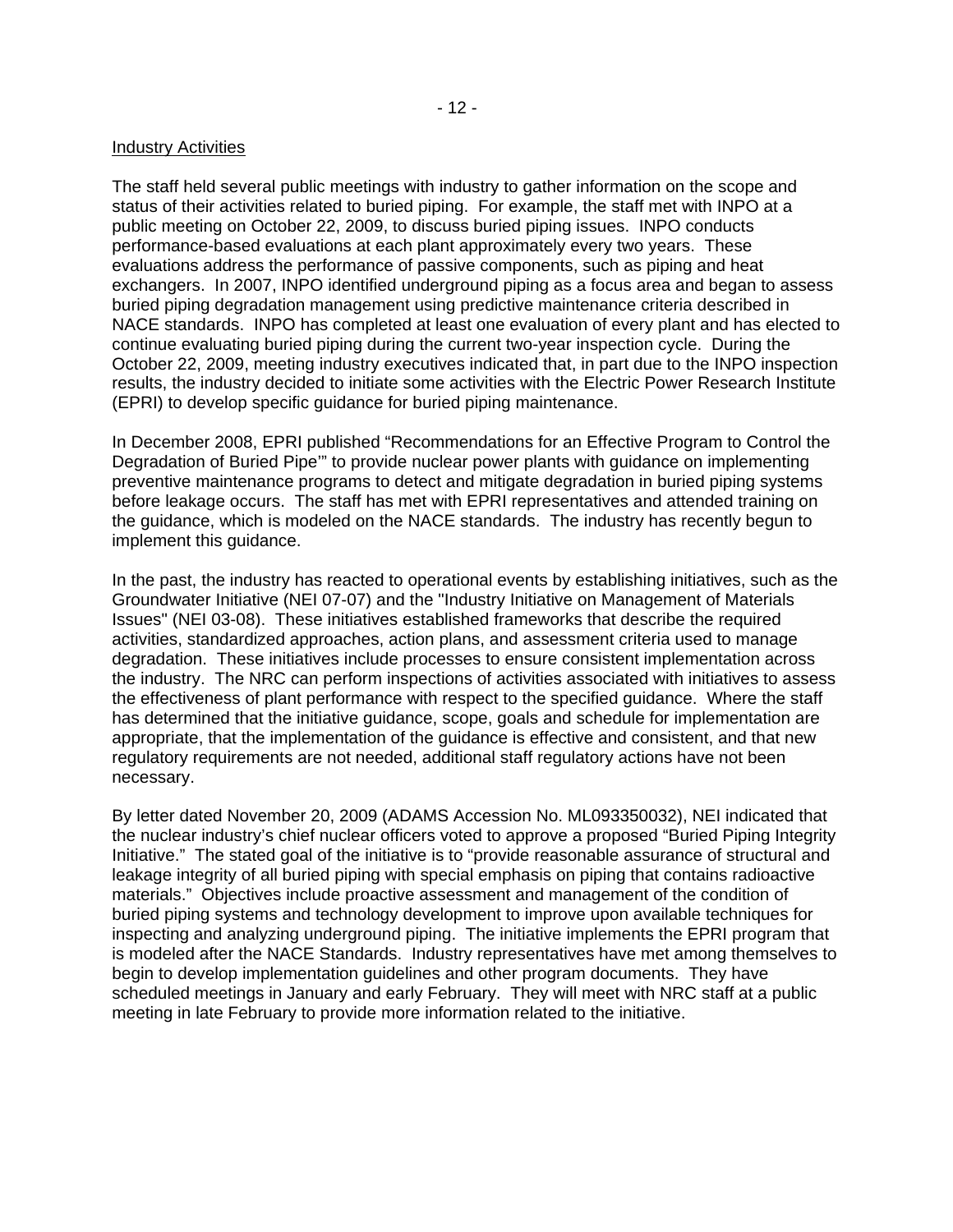## **Conclusions**

The industry has developed a Buried Piping Integrity initiative that is intended to implement a program that is consistent with guidance provided in NACE Standards. This initiative has the potential to reduce the incidence of leakage from buried piping.

#### Actions

The staff will work with industry to understand the initiative, including the schedule for action. Also, as discussed previously, the staff will determine whether to perform audits and/or develop a TI to assess licensee implementation of the industry Buried Piping Integrity Initiative.

#### International Activities

The staff plans to assess international operating experience, standards, and maintenance practices related to buried piping. Staff has proposed to lead this activity through the Nuclear Energy Association's Committee on the Safety of Nuclear Installations (CSNI). This activity falls under a broader international effort to assess issues related to the long-term operation (i.e., more than 60 years) of nuclear plants. The proposed activity on buried piping was approved by CSNI during its semiannual meeting in December 2009. Results from this activity will also be used to assess the need for, and subsequently inform, future regulatory actions.

#### SUMMARY

Based on the staff's review of operating experience related to buried piping degradation, current regulations and ASME Code requirements have been effective in ensuring that the structural integrity and functionality of buried, safety-related piping are maintained. Current regulations have also been effective in ensuring unintended releases of hazardous material to the environment from leaks in both safety-related and nonsafety-related buried piping remain below regulatory limits. Therefore, the staff has no current plans to recommend regulatory changes to address degradation of buried piping.

The staff will continue to actively participate in ASME Code and NACE standards activities. The revised GALL report, including revisions to the AMPs related to buried piping, is scheduled to be published in December 2010.

The industry has recently developed the Buried Piping Integrity Initiative. The staff plans to meet with the industry to further understand this initiative and monitor industry implementation. The staff will also evaluate the need to revise NRC inspection procedures to assess licensee implementation of this new initiative.

The staff will continue to monitor operating experience and assess the need for any further regulatory actions or communications.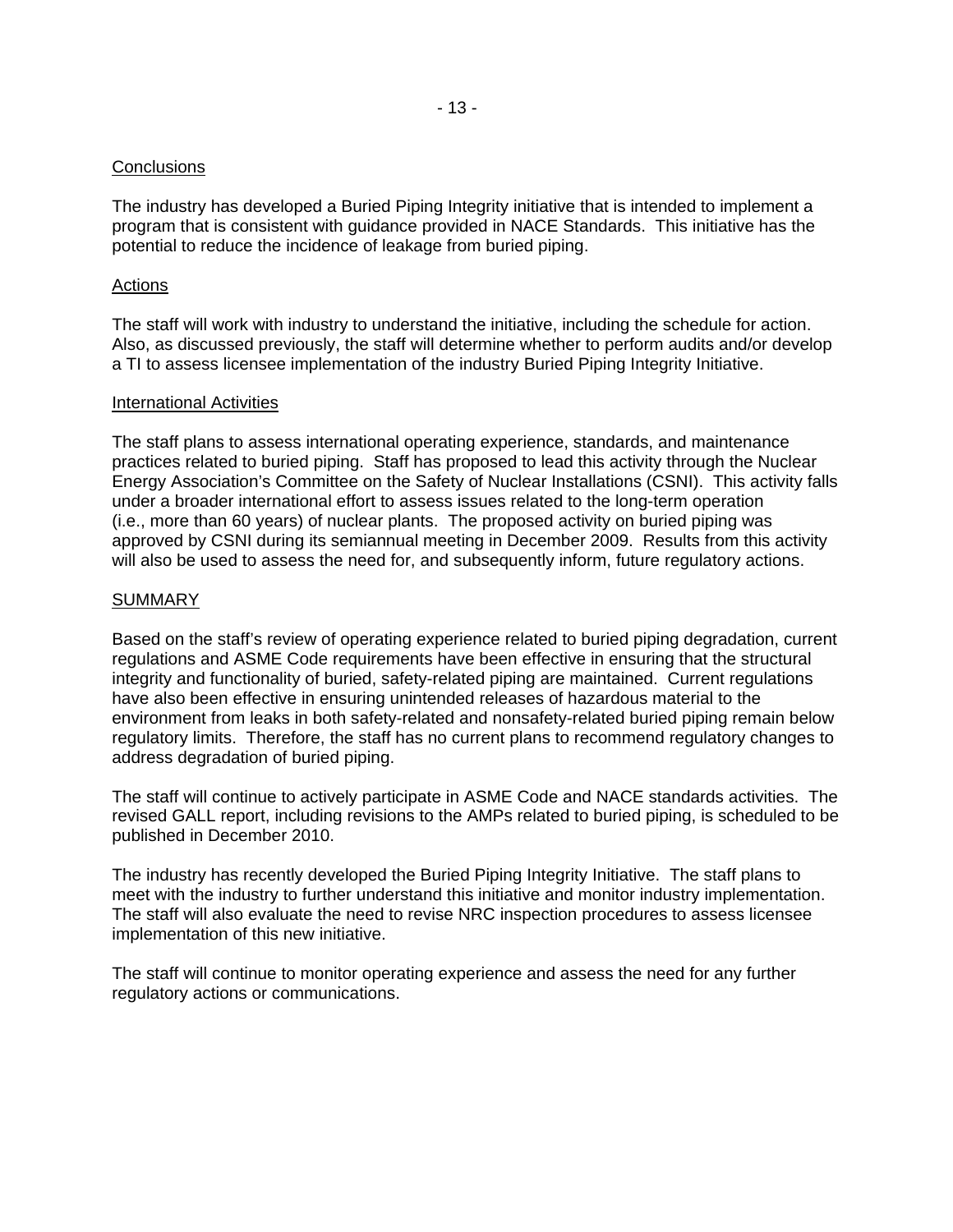| Table 1: Radiological Consequences of Several Recent Buried Piping Degradation Events |
|---------------------------------------------------------------------------------------|
|                                                                                       |

| <b>Date</b>        | <b>Site</b>                | <b>Brief Description</b>                                                                                                                                                                                                                                                                                                                                                                                                                                                                                                                                                                                                                                                                                                                                                                                                                                                                                                                                                                                                                                                                                                                                                                                                                                                                                                                                                                                                                                                                                                                                                                                                                                                                                                                                                                                                                                                                                                                                                                                                                                                                                                                                                                                                                                                                                                                                                                                                                                                                                                                                                                                                                                                                        |
|--------------------|----------------------------|-------------------------------------------------------------------------------------------------------------------------------------------------------------------------------------------------------------------------------------------------------------------------------------------------------------------------------------------------------------------------------------------------------------------------------------------------------------------------------------------------------------------------------------------------------------------------------------------------------------------------------------------------------------------------------------------------------------------------------------------------------------------------------------------------------------------------------------------------------------------------------------------------------------------------------------------------------------------------------------------------------------------------------------------------------------------------------------------------------------------------------------------------------------------------------------------------------------------------------------------------------------------------------------------------------------------------------------------------------------------------------------------------------------------------------------------------------------------------------------------------------------------------------------------------------------------------------------------------------------------------------------------------------------------------------------------------------------------------------------------------------------------------------------------------------------------------------------------------------------------------------------------------------------------------------------------------------------------------------------------------------------------------------------------------------------------------------------------------------------------------------------------------------------------------------------------------------------------------------------------------------------------------------------------------------------------------------------------------------------------------------------------------------------------------------------------------------------------------------------------------------------------------------------------------------------------------------------------------------------------------------------------------------------------------------------------------|
| August 25,<br>2009 | Oyster<br>Creek,<br>Unit 1 | On August 25, 2009 water containing tritium leaked from an<br>underground condensate transfer pipe at Oyster Creek, Unit 1. The<br>aluminum pipe is 6" in diameter (with 0.288" wall thickness) and is not<br>safety related. It had been replaced in 1994 and was examined most<br>recently in April 2009. At the point of the leak, the tritium<br>concentration was approximately 11E6 pCi/l, and the flow rate was<br>approximately 5 gpm. Since the leak was on Oyster Creek property,<br>no member of the public has received any exposure from this leak.<br>No radioactivity from this leak has been detected in any publically<br>accessible area. The water in the ground on-site is not publicly<br>accessible and is not drinking water, so the Environmental Protection<br>Agency (EPA) drinking water standards would not apply. However,<br>EPA would classify drinking water containing 11E6 pCi/l of tritium as<br>exceeding the safe drinking water standards for radionuclides of<br>20,000 picocuries per liter (pCi/L).<br>Tritium from the leak is being diluted by the ground water and as a<br>result, the remaining tritium concentration is constantly being reduced<br>as it travels underground toward the site boundary. Once the tritium<br>leaves Oyster Creek's property, the projected public doses will be<br>below the Oyster Creek's licensing limits (described in the licensee's<br>Technical Specification and ODCM). As a result, when the tritium<br>leaves Oyster Creek's property, the effluents will conform to NRC's<br>design objectives described in 10 CFR 50, Appendix I. This satisfies<br>the NRC requirement that effluents are ALARA. The NRC is<br>concerned because this release was an abnormal release from an<br>unapproved release point. The licensee is required to include<br>information about this leak in either the licensee's Annual Effluent<br>Report or the Annual Environmental Report.<br>This level of tritium does not exceed any NRC limit (that would be<br>applicable on-site), and after additional dilution and decay it will not<br>exceed any NRC limit at the site boundary or offsite. Although this<br>leak does not exceed any NRC limit, either on-site or offsite, this level<br>of tritium would trigger the licensee to initiate voluntary<br>communications with local and state officials as outlined in the<br>industry Groundwater Initiative, NEI 07-07.<br>During an October 22, 2009, public meeting the licensee indicated<br>future plans to reposition existing risk significant piping to above<br>ground or more accessible locations to enable enhanced monitoring<br>of pipe conditions. |
|                    |                            |                                                                                                                                                                                                                                                                                                                                                                                                                                                                                                                                                                                                                                                                                                                                                                                                                                                                                                                                                                                                                                                                                                                                                                                                                                                                                                                                                                                                                                                                                                                                                                                                                                                                                                                                                                                                                                                                                                                                                                                                                                                                                                                                                                                                                                                                                                                                                                                                                                                                                                                                                                                                                                                                                                 |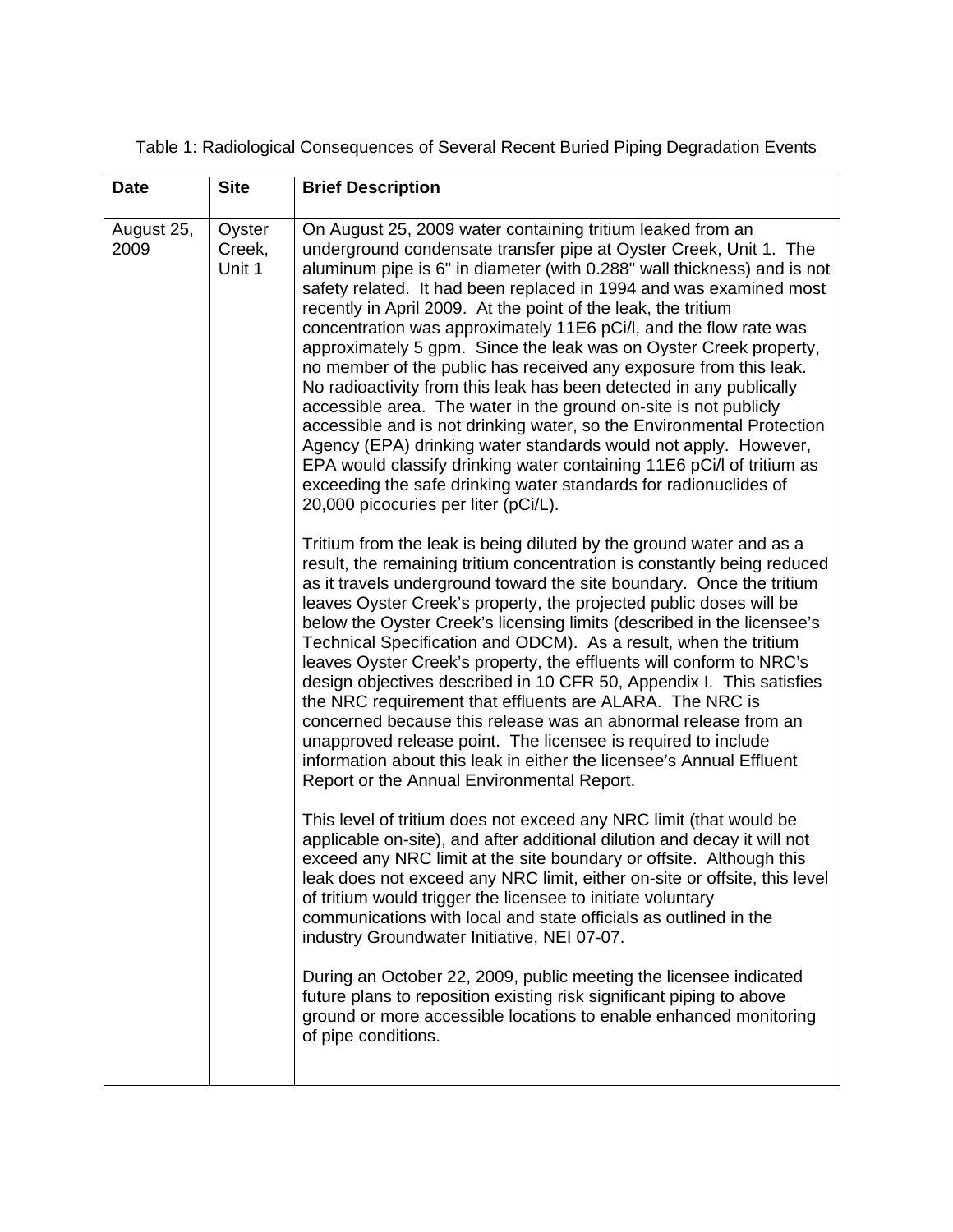| <b>Date</b>     | <b>Site</b>            | <b>Brief Description</b>                                                                                                                                                                                                                                                                                                                                                                                                                                                                                                                                                                                                                                                                                                                                                                                                                                                                                                                                                 |
|-----------------|------------------------|--------------------------------------------------------------------------------------------------------------------------------------------------------------------------------------------------------------------------------------------------------------------------------------------------------------------------------------------------------------------------------------------------------------------------------------------------------------------------------------------------------------------------------------------------------------------------------------------------------------------------------------------------------------------------------------------------------------------------------------------------------------------------------------------------------------------------------------------------------------------------------------------------------------------------------------------------------------------------|
| July 9,<br>2009 | Peach<br><b>Bottom</b> | The results of 6 tritium test wells in the vicinity of the Unit 3 turbine<br>building show the tritium level in 3 wells were $> 20,000$ pCi/L. The<br>maximum level was 122,748 pCi/L from geo-probe well #4 for a<br>sample drawn on July 8, 2009. The licensee followed the NEI<br>Voluntary Tritium Reporting Initiative in communicating with external<br>stakeholders. There is no information that the tritium is migrating<br>offsite or affecting drinking water sources for site personnel.<br>This level of tritium does not exceed any NRC limit (that would be<br>applicable on-site), and after additional dilution and decay it will not<br>exceed any NRC limit offsite. Although this leak does not exceed any<br>NRC limit, either on-site or offsite, this level of tritium would trigger the<br>licensee to initiate voluntary communications with local and state<br>officials as outlined in NEI 07-07.                                             |
| June 5,<br>2009 | Dresden                | On June 5, 2009 water containing tritium leaked from two<br>underground condensate transfer pipes at Dresden. At (or near) the<br>point of the leaks, the tritium concentration was as high as<br>approximately 3.2E6 pCi/l. Since these leaks were on Dresden<br>property, no member of the public has received any exposure from<br>these leaks. No radioactivity from this leak has been detected in any<br>publically accessible area. The water in the ground on-site is not<br>publicly accessible and is not drinking water, so the EPA drinking<br>water standards would not apply. However, EPA would classify<br>drinking water containing 3.2E6 pCi/l of tritium as exceeding the safe<br>drinking water standards for radionuclides.                                                                                                                                                                                                                         |
|                 |                        | Tritium from the leak is being diluted by the ground water and as a<br>result, the remaining tritium concentration is constantly being reduced<br>as it travels underground toward the site boundary. Once the tritium<br>leaves Dresden's property, the projected public doses will be below<br>Dresden's licensing limits (described in the licensee's Technical<br>Specification and ODCM). As a result, when the tritium leaves<br>Dresden's property, the effluents will conform to NRC's design<br>objectives described in 10 CFR 50, Appendix I. This satisfies the<br>NRC requirement that effluents are ALARA. The NRC is concerned<br>because this release was an abnormal release from an unapproved<br>release point. The licensee is required to include information about<br>this leak in either the licensee's Annual Effluent Report or the Annual<br><b>Environmental Report.</b><br>This level of tritium does not exceed any NRC limit (that would be |
|                 |                        | applicable on-site), and after additional dilution and decay it will not<br>exceed any NRC limit offsite. Although this leak does not exceed any<br>NRC limit, either on-site or offsite, this level of tritium would trigger the<br>licensee to initiate voluntary communications with local and state<br>officials as outlined in NEI 07-07. State of Illinois regulations require                                                                                                                                                                                                                                                                                                                                                                                                                                                                                                                                                                                     |